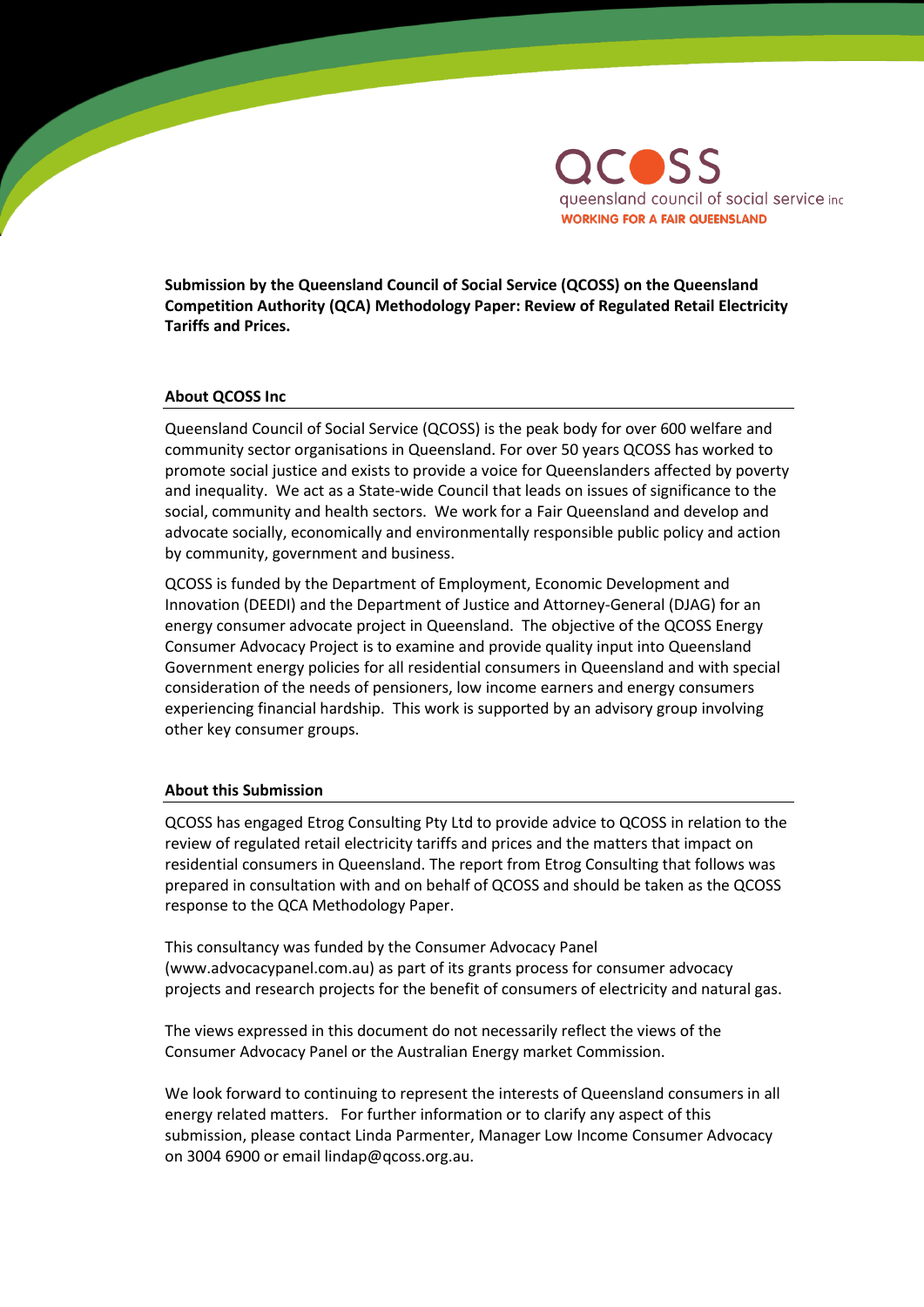

**REPORT** 

#### **Prepared for:**

Queensland Council of Social Service (QCOSS) 20 Pidgeon Close West End, Queensland 4101

# Regulated Retail Electricity Prices 2012-13: Comments on Draft Methodology Paper

#### **Prepared by:**

Etrog Consulting Pty Ltd Melbourne Australia +61 403 444141 etrogconsulting@gmail.com

Date: 8 December 2011 Author: David Prins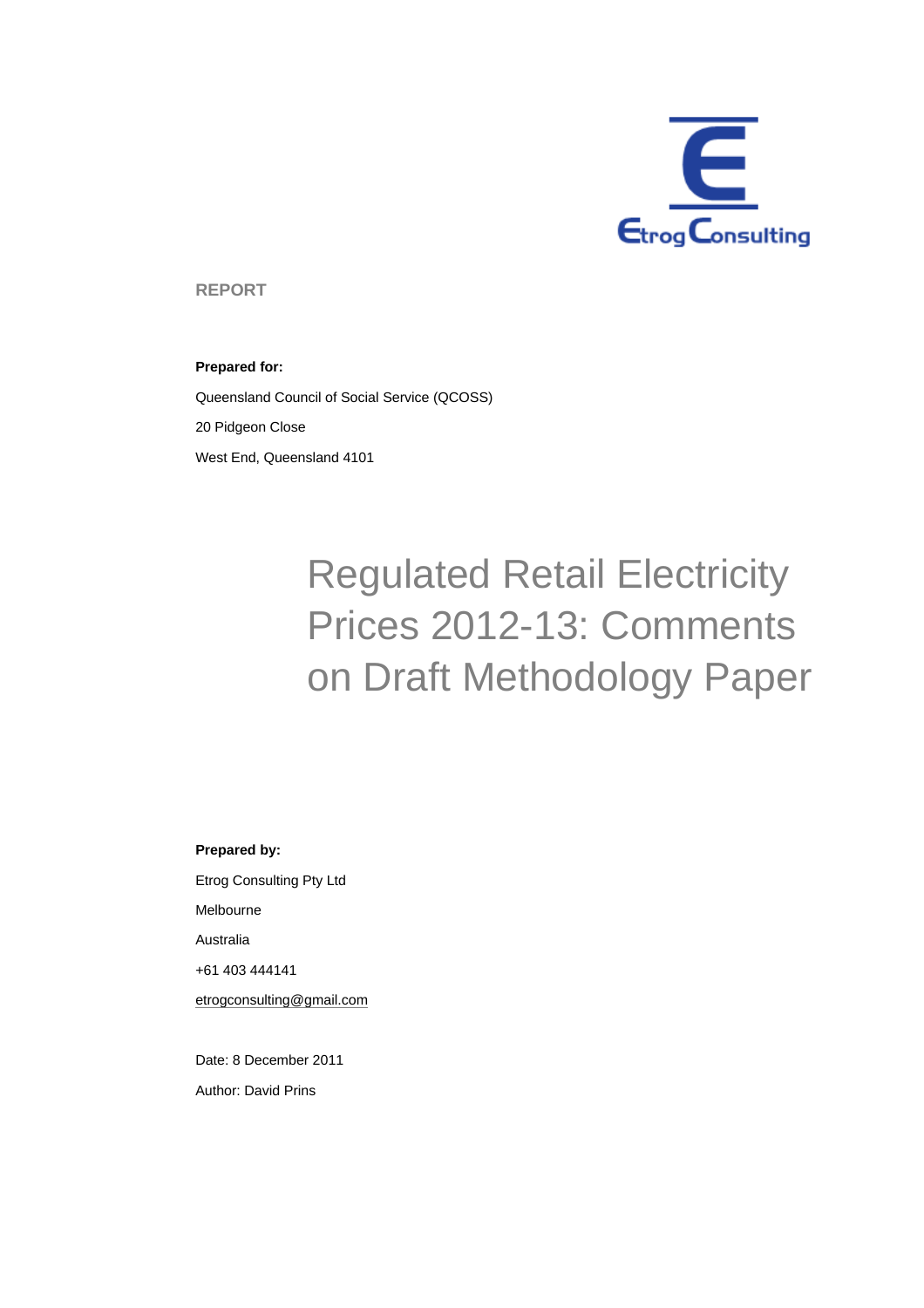

# **DISCLAIMER**

This document has been prepared for Queensland Council of Social Service (QCOSS). Etrog Consulting and its authors make no representation or warranty to any other party in relation to the subject matter of this document as to the accuracy or completeness of the material contained in this document.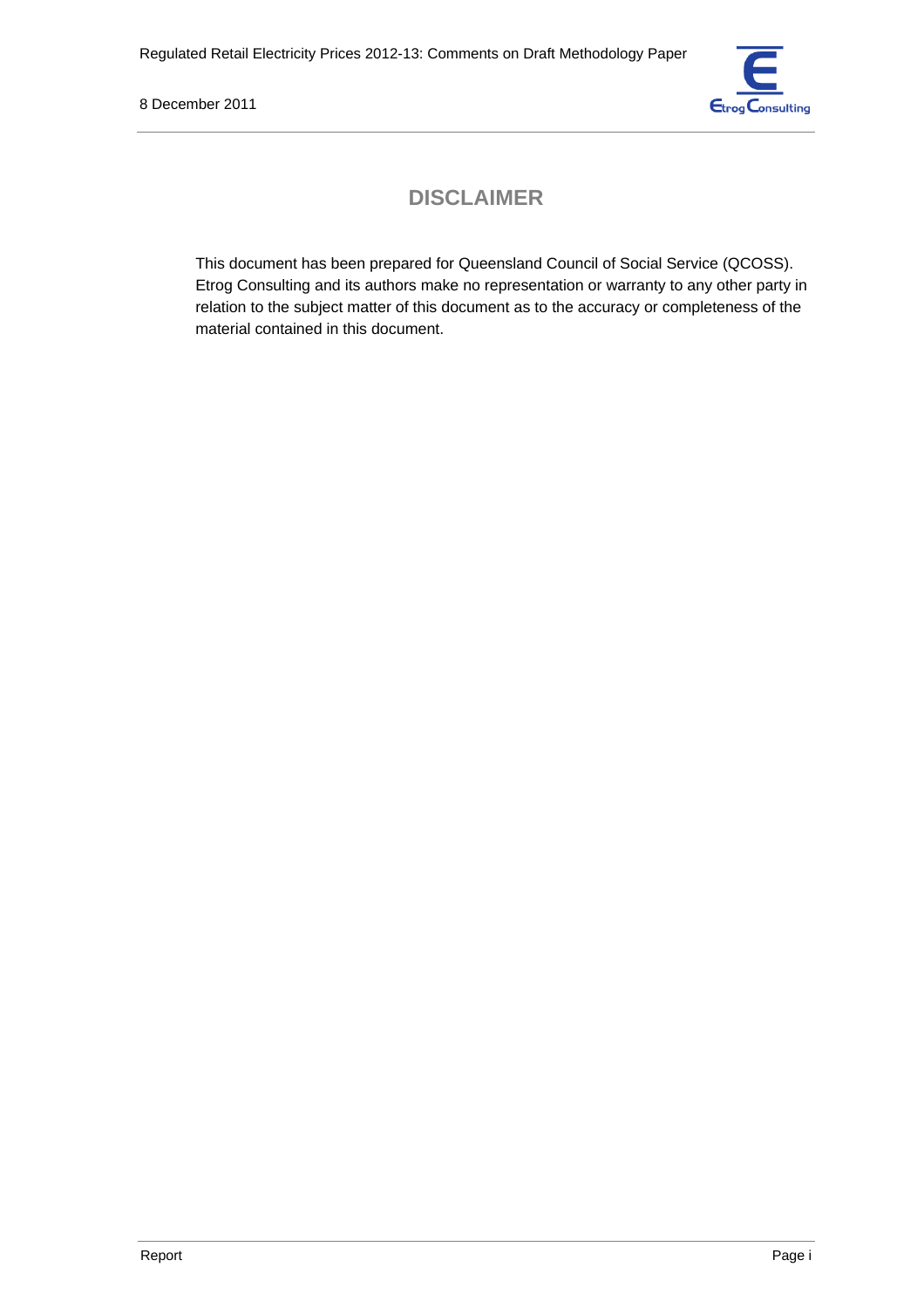

# **TABLE OF CONTENTS**

| 1.             |      |                                                                               |  |
|----------------|------|-------------------------------------------------------------------------------|--|
|                | 1.1. |                                                                               |  |
|                | 1.2. | LACK OF DATA TO MODEL THE EFFECTS THAT THE NEW PROPOSED REGULATED TARIFFS AND |  |
|                | 1.3. | THE PROCESS FOR DETERMINING REGULATED RETAIL PRICES FOR 2012-133              |  |
|                | 1.4. |                                                                               |  |
| 2.             |      |                                                                               |  |
| 3.             |      |                                                                               |  |
| $\mathbf{4}$ . |      |                                                                               |  |
|                | 4.1. |                                                                               |  |
|                |      | 4.1.1.                                                                        |  |
|                |      | 4.1.2.<br>Hedging-based approach vs. other market based approaches 11         |  |
|                |      | 4.1.3.                                                                        |  |
|                |      | 4.1.4.                                                                        |  |
|                | 4.2. |                                                                               |  |
|                | 4.3. |                                                                               |  |
|                |      | 4.3.1.                                                                        |  |
|                |      | 4.3.2.                                                                        |  |
|                |      | 4.3.3.                                                                        |  |
|                | 4.4. |                                                                               |  |
| 5.             |      |                                                                               |  |
|                | 5.1. |                                                                               |  |
|                | 5.2. |                                                                               |  |
|                | 5.3. |                                                                               |  |
| 6.             |      |                                                                               |  |
|                | 6.1. |                                                                               |  |
|                | 6.2. |                                                                               |  |
|                | 6.3. | EFFECTS ON LOW INCOME CUSTOMERS OF THE ALLOCATION OF FIXED AND VARIABLE       |  |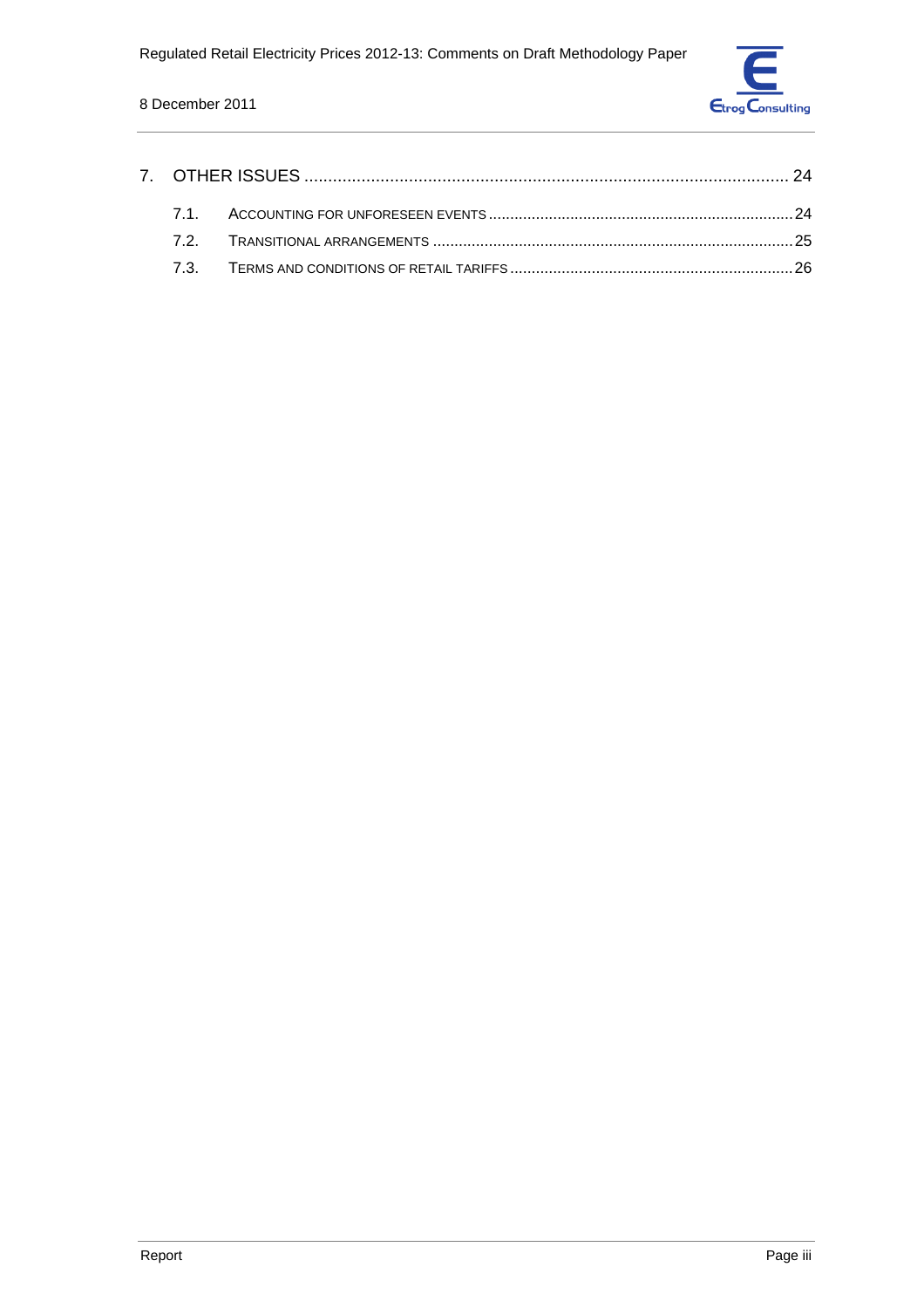

# **1. INTRODUCTION**

This report has been prepared by Etrog Consulting Pty Ltd for Queensland Council of Social Service (QCOSS). It comments on the Draft Methodology Paper on Regulated Electricity Prices to apply in Queensland from 1 July 2012 to 30 June 2013, which was published by the Queensland Competition Authority (the Authority) on 11 November 2011, inviting submissions from interested parties.

At the same time, the Authority also released a draft methodology written by ACIL Tasman for estimating energy purchase costs.

The Authority held a workshop in Brisbane on 25 November 2011 on the draft methodology for determining 2012-13 regulated retail electricity prices, which we were pleased to attend. We would like to thank the Authority for holding the workshop, which we found very informative and useful. With the agenda for the workshop, the Authority also circulated some responses from ACIL Tasman to a few initial questions raised by AGL, and a description of the ACIL Tasman Powermark model.<sup>1</sup>

The Authority has requested that submissions to the Draft Methodology Paper should be received by 9 December 2011. This report has been developed in consultation with QCOSS with the understanding that QCOSS is intending to include this report in its submission to the Authority on the Draft Methodology Paper.

We have developed this report taking into account all the materials referenced above, as well as discussion at the workshop that was held on 25 November 2011.

# **1.1. DELEGATION FROM THE MINISTER**

As stated in Chapter 1 of the Authority's Draft Methodology Paper, on 22 September 2011, the Authority received a Delegation from the Minister for Energy and Water Utilities (the Minister) under section 90AA(1) of the *Electricity Act 1994* requiring it to determine notified electricity prices<sup>2</sup> to apply from 1 July 2012 to 30 June 2013 (the price determination). The Delegation also includes Terms of Reference for the price determination. The Minister's covering letter and Delegation were provided in Appendix 1 to the Draft Methodology Paper.

<sup>1</sup> The Authority's Draft Methodology Paper and the ACIL Tasman paper have been published on the Authority's website at www.qca.org.au/electricity-retail/NEP/DMP, along with slides from presentations made by ACIL Tasman at the workshop that was held on 25 November 2011.

<sup>2</sup> Notified electricity prices are the regulated retail electricity prices that a retailer may charge its non-market customers, as defined under section 90 of the *Electricity Act 1994*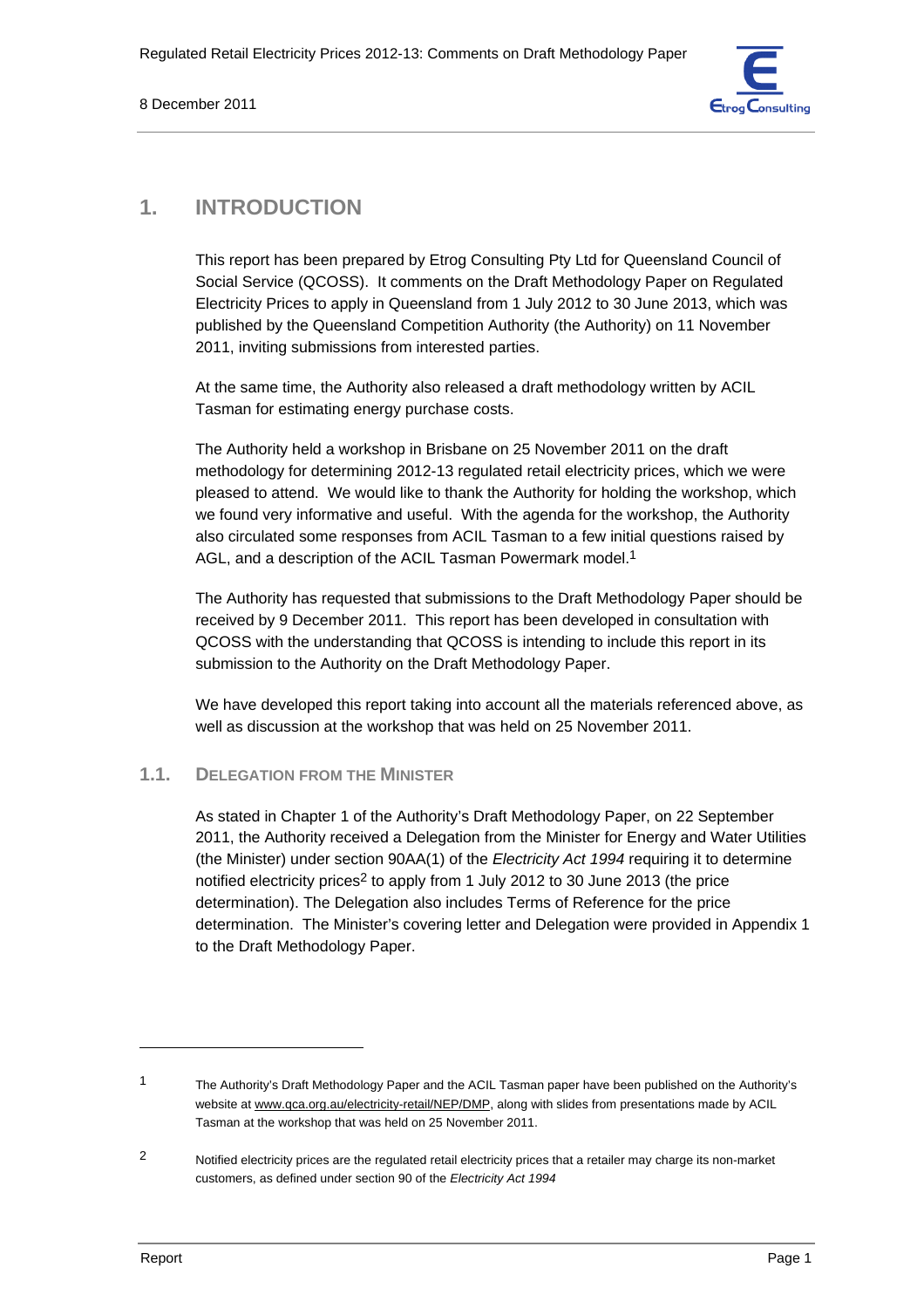

Chapter 1 of the Draft Methodology Paper outlines various relevant requirements that the *Electricity Act 1994*, *Electricity Regulation 2006*, and the Delegation place on the Authority. However, it does not include the following comment in the Minister's covering letter, which we believe is important:

*With the introduction of the new price setting methodology in 2012-13, the Government wishes to again stress that the Authority must consider the impact of price rises on consumers when determining regulated prices.* 

The Authority must consider the impact of price rises on consumers when determining regulated retail electricity prices for 2012-13.

**1.2. LACK OF DATA TO MODEL THE EFFECTS THAT THE NEW PROPOSED REGULATED TARIFFS AND PRICES WILL HAVE ON QCOSS' CONSTITUENCY**

QCOSS represents the interests of residential consumers, with a particular focus on low income and other vulnerable consumers.

We previously commented in August 2011 in our review of the Issues Paper on Regulated Retail Electricity Tariffs and Prices which was published by the Authority on 24 June 2011 that we would have liked to have been able to model the effects that the new proposed regulated tariffs and prices will have on QCOSS' constituency, and to have taken into account the results of that modelling in our review at that time. However, as we stated then, we found it impossible to do any meaningful modelling, because there was too much uncertainty.3

As we pointed out then, in Energex's proposed network tariff structure for 2012-13, the block sizes are only proposed, we do not have data showing the distribution of usage across the Energex area for customers at large, let alone for low income consumers, we do not know what will be the magnitude of the fixed charge as compared to the variable charges in the network tariffs, and we do not know what will be the magnitude of the differences between the variable charges in each block of the proposed Inclining Block Tariff. Will they be significantly different, or hardly different? As explained later in this report and in our previous report, these issues will be very significant to QCOSS' constituency, and could have a major effect in determining whether low income consumers are better off or worse off as a result of the proposed changes.

Our previous comments again apply to the current Draft Methodology Paper.

<sup>3</sup> Our previous comments are contained in our report which was included in QCOSS' submission to the Authority in August 2011 which has been published on the Authority's website at www.qca.org.au/electricityretail/RevEPandTS/IssuesPaper.php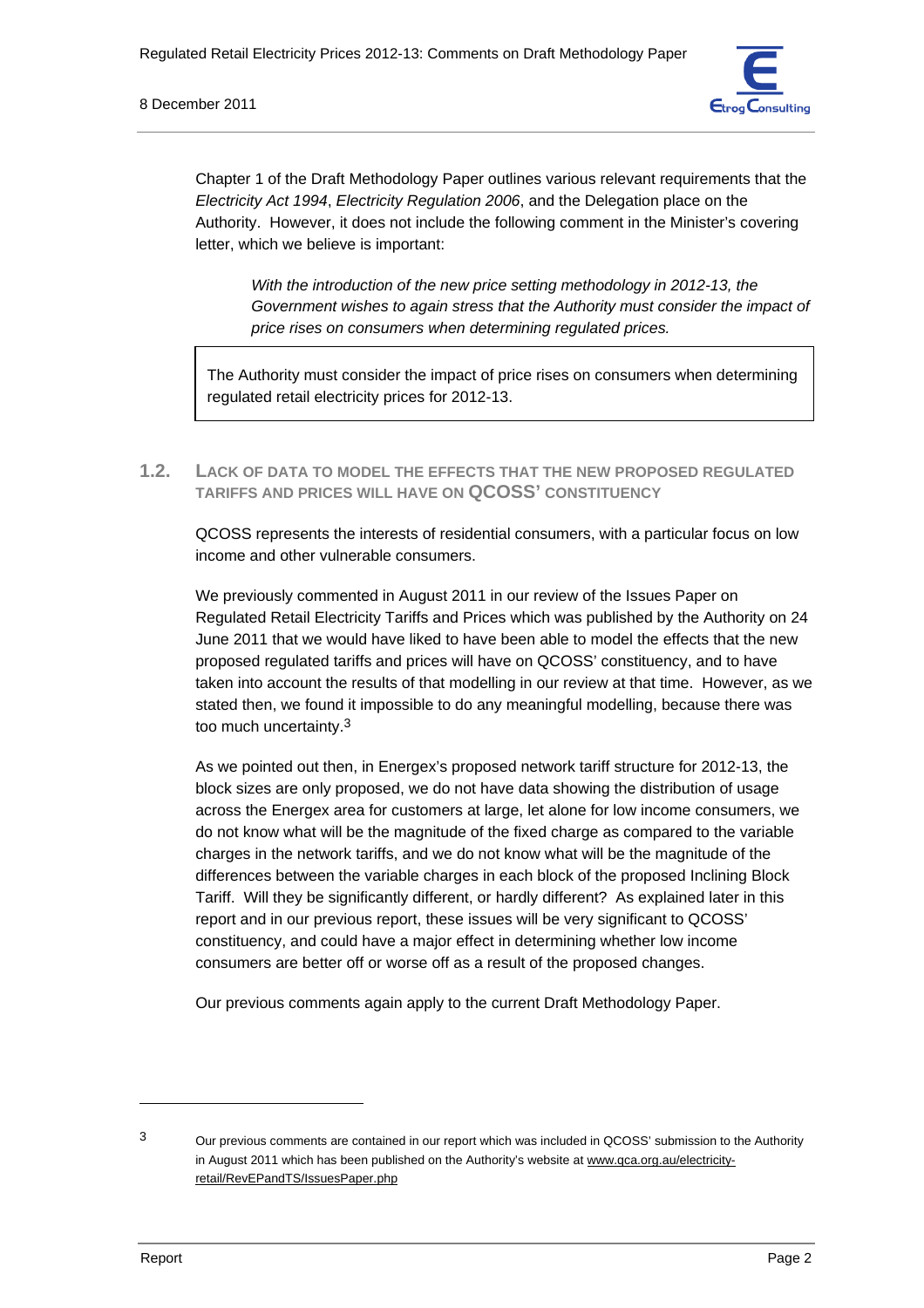

We again urge the Authority and the Queensland Government to make available at the earliest opportunity sufficient data to enable modelling of the effects that the new proposed regulated tariffs and prices will have on QCOSS' constituency to be undertaken, and also for those parties to release any modelling that they have already undertaken to support the policy decisions that have been made to date.

Low income customers are supported by a range of concessions and other measures in line with the Queensland Government's social policy objectives. Depending on the outcomes that result from the current review of regulated electricity prices, the existing measures may be adequate or may prove highly inadequate to be effective at assisting low income consumers in future. Major restructuring of the concessions framework may be required, and it is better that this is known sooner rather than later, so that appropriate changes can be made to the concessions framework in time before new regulated tariffs and prices are implemented. Financial counsellors and others who advise these consumers also need prior information on how any new tariffs will affect their clients, so that they can give them appropriate advice on their use of electricity, their budgeting, and any assistance that may be available to them.

# **1.3. THE PROCESS FOR DETERMINING REGULATED RETAIL PRICES FOR 2012-13**

We understand that the Delegation requires the Authority to publish on 30 March 2012 its draft price determination of regulated retail electricity tariffs to apply from 1 July 2012. This will leave little time for meaningful stakeholder analysis and comment for the Authority to take into account before its final price determination and gazettal of the final retail tariffs are due no later than 31 May 2012. We see nothing in the Delegation that prevents an earlier publication ahead of the draft price determination – perhaps an interim draft price determination.

We urge the Authority to consider an interim publication – in February 2012 – to inform stakeholders on an interim basis regarding the prices that might be set in regulated electricity prices from 1 July 2012.

#### **1.4. STRUCTURE OF THIS REPORT**

The remainder of this report comments on various matters in the Authority's Draft Methodology Paper on Regulated Retail Electricity Prices for 2012-13, and largely follows the same structure as the Draft Methodology Paper.

- Section 2 considers the definition of a representative retailer.
- Section 3 covers treatment of network costs.
- Section 4 covers the energy cost component of retail tariffs.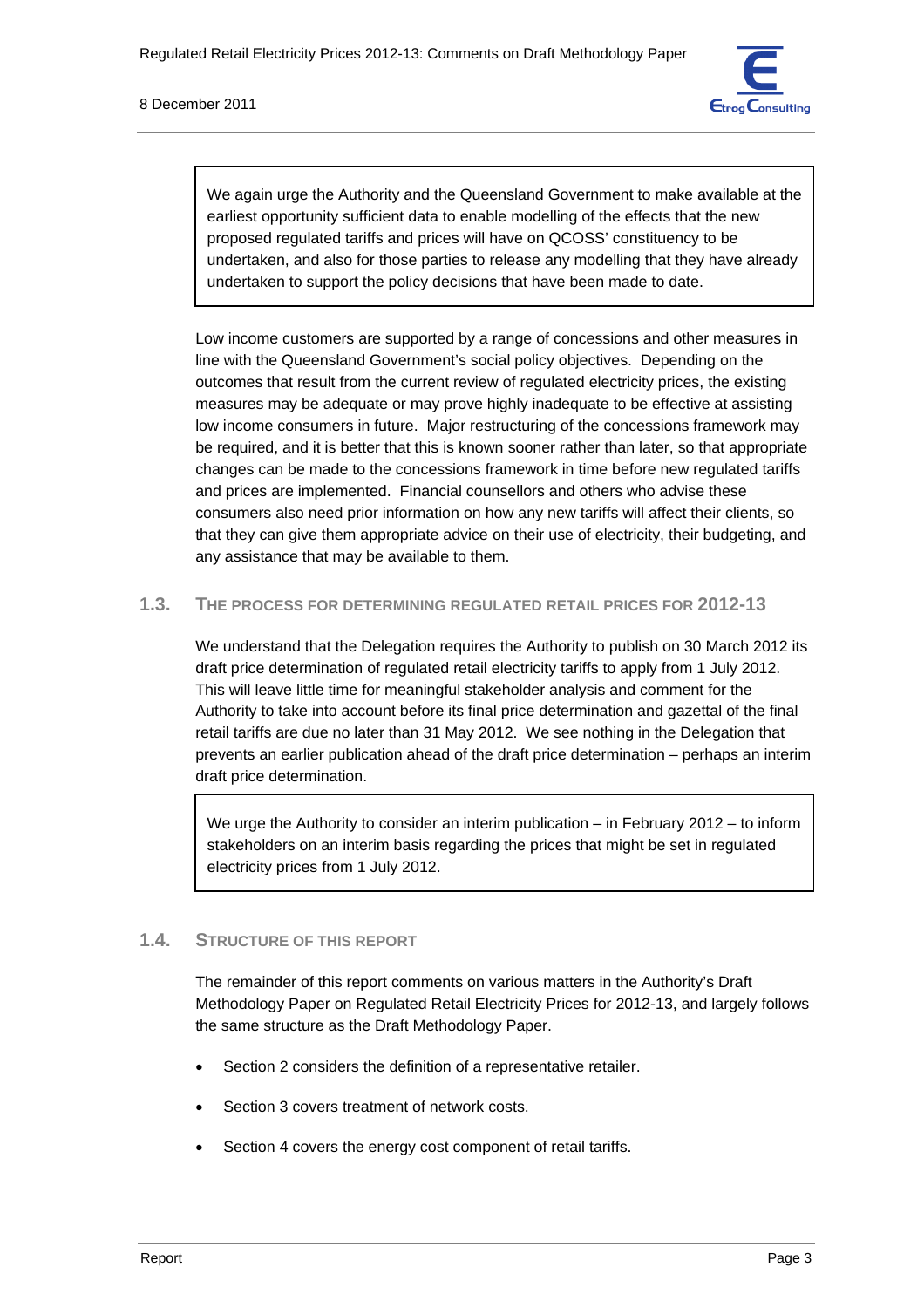

- Section 5 covers retail costs.
- Section 6 covers setting the R component of retail tariffs.
- Section 7 covers other issues.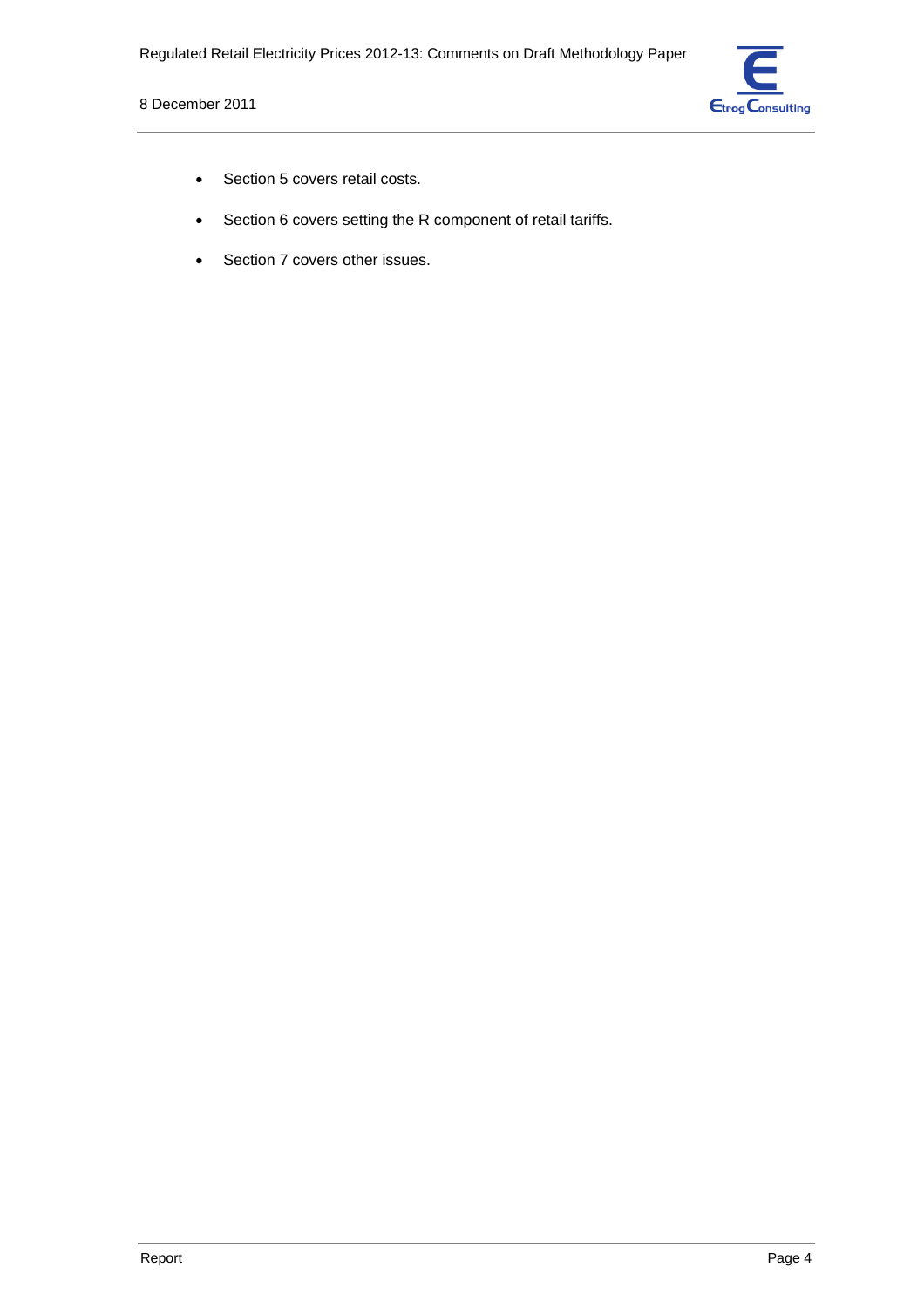

# **2. REPRESENTATIVE RETAILER**

Chapter 2 of the Draft Methodology Paper considers what should be the characteristics of a representative retailer, given that the Delegation requires the Authority to "consider the retail costs that would reasonably be incurred by an efficient, representative retailer, the characteristics of which should be determined by the Authority".

We do not accept the retailers' arguments that the representative retailer should be a new entrant, standalone retailer of small or moderate size.4 Rather, we support a definition of a representative retailer that is consistent with the previous Benchmark Retail Cost Index (BRCI) definition of the retailer as an incumbent, standalone Queensland electricity retailer with a substantial and representative cross-section of customer types. We concur with the view of the Authority that its "task is to set prices that will sustain an appropriate level of competition in the market in order to place downward pressure on prices but not set prices so high as to deny consumers those benefits that come from a competitive market in terms of greater efficiency and lower prices".<sup>5</sup>

The Authority concludes that it considers that the representative retailer is one that:

- Is an incumbent retailer of sufficient size to have achieved economies of scale;
- Serves small and large retail customers in SE Queensland and other jurisdictions across the NEM;
- Retails electricity on a standalone basis; and
- Is not vertically integrated with an electricity generator.<sup>6</sup>

We concur with the Authority's conclusion. In particular, we are concerned with the first two parts of this conclusion. We concur with the view of the Authority that "the south east Queensland electricity market is attractive to retailers who are actively seeking market share with a wide range of market offers for consumers. There does not appear to be any reason to believe that the level of competition is deficient or that further steps need to be taken to attract new entrants. On this basis the Authority considers that the definition of the representative retailer should be based on an incumbent retailer, not a new entrant."7

<sup>4</sup> Draft Methodology Paper, page 7

<sup>5</sup> Draft Methodology Paper, page 13

<sup>6</sup> Draft Methodology Paper, pages 13 to 14

<sup>7</sup> Draft Methodology Paper, page 11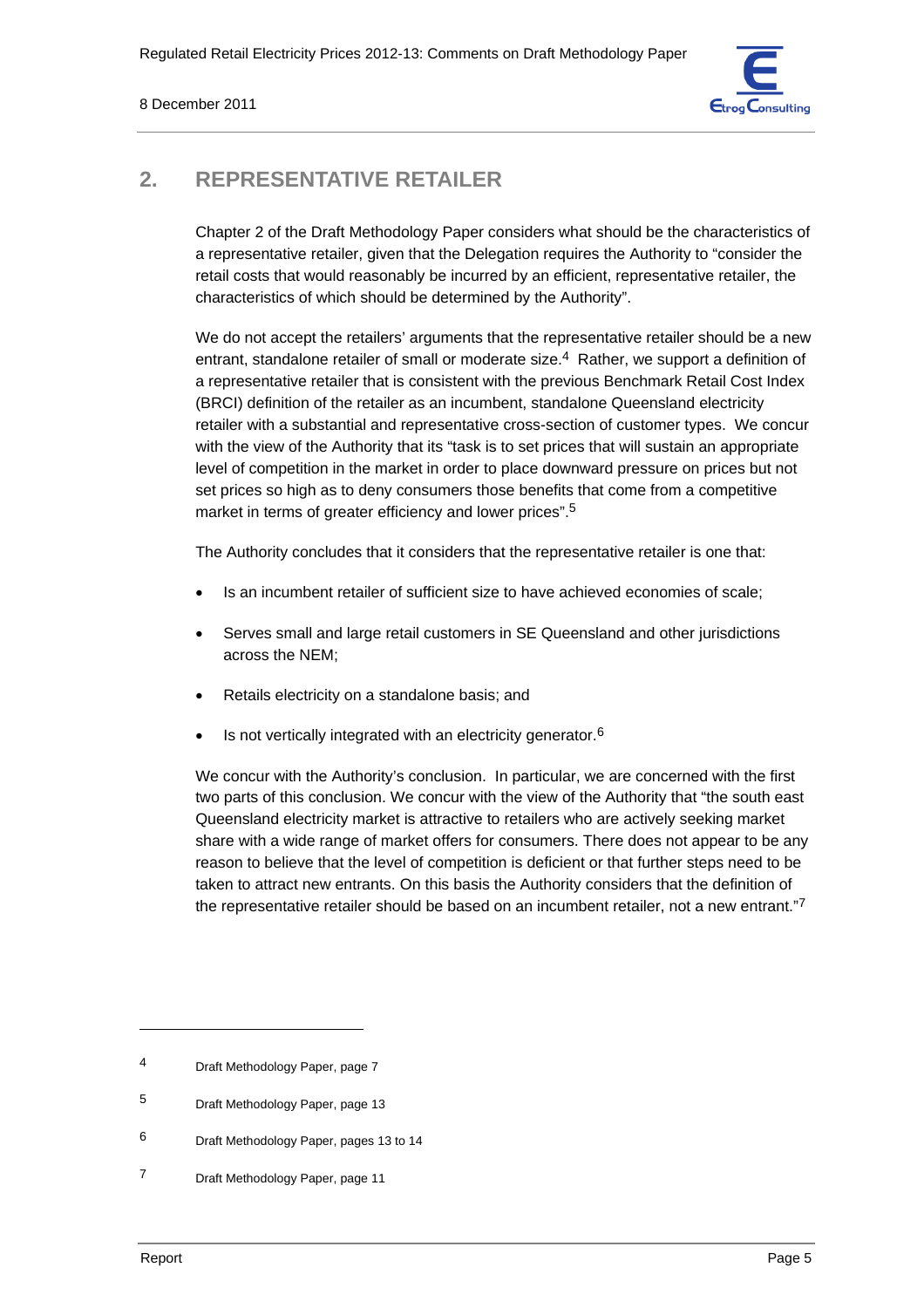

The representative retailer should be an incumbent retailer of sufficient size to have achieved economies of scale, which serves small and large retail customers in SE Queensland and other jurisdictions across the NEM.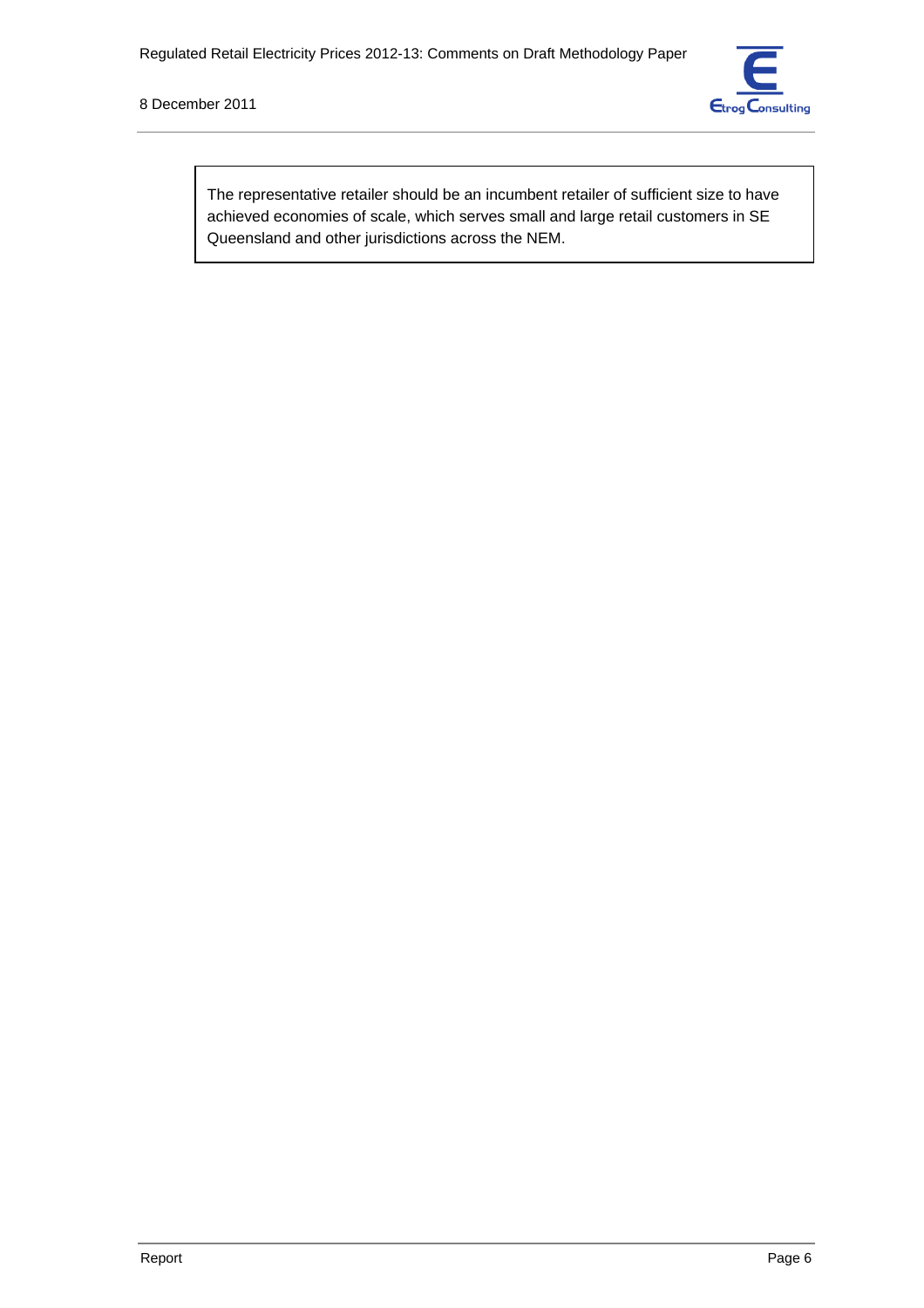

# **3. TREATMENT OF NETWORK COSTS**

As discussed in section 1.2 above, we remain concerned regarding the uncertainty of the effects that the new proposed regulated tariffs and prices will have on QCOSS' constituency. We understand from previous submissions and from the workshop we attended on 25 November 2011 that retailers also have similar concerns about the effects that new tariffs and prices will have on their customers, and consumers in general are uncertain what the changes in prices from 1 July 2012 will mean for them.

The Delegation sets out: "In calculating the regulated retail tariffs for the relevant tariff year, the Authority should, to the extent possible, base its determination on a Network (N) plus Retail (R) cost build-up approach to setting notified prices, where N (network cost) is treated as a pass-through and R (energy and retail cost) is determined by the Authority."

A major part of the uncertainty in the regulated retail tariffs and prices arises from lack of information on the network tariffs and prices on which they will be based. The Authority has noted: "Network costs include the costs associated with the use of transmission and distribution networks and typically account for around 50% of the total cost of providing electricity to households."8

One of the key outstanding issues is how to maintain alignment of retail and network tariffs. As noted by the Authority: "Energex's network prices are routinely approved by the AER just prior to the start of each financial year. Under the National Electricity Rules, Energex is required to submit revised network prices at least two months prior to the commencement of the financial year. There is no formal limit under the National Electricity Rules on the time the AER can take to approve the pricing proposal. The Authority is currently required to publish final notified retail electricity prices to apply in the coming financial year by 31 May each year. Any change in the network tariffs proposed by Energex and approved by the AER after the Authority had published final notified prices would potentially result in a misalignment with them."9

The Authority has considered various options for maintaining alignment between retail and network tariffs. It found that:

- Requesting the AER to revise its processes in order to approve network prices earlier would require legislative or rule changes which the Authority cannot guarantee.
- Adjusting regulated retail prices to apply from 1 August instead of 1 July to accommodate potentially late approval of Energex network prices by the AER would also require legislative or rule changes which the Authority cannot guarantee.<sup>10</sup>

<sup>8</sup> Draft Methodology Paper, page 15

<sup>9</sup> Draft Methodology Paper, page 19

<sup>10</sup> Draft Methodology Paper, page 20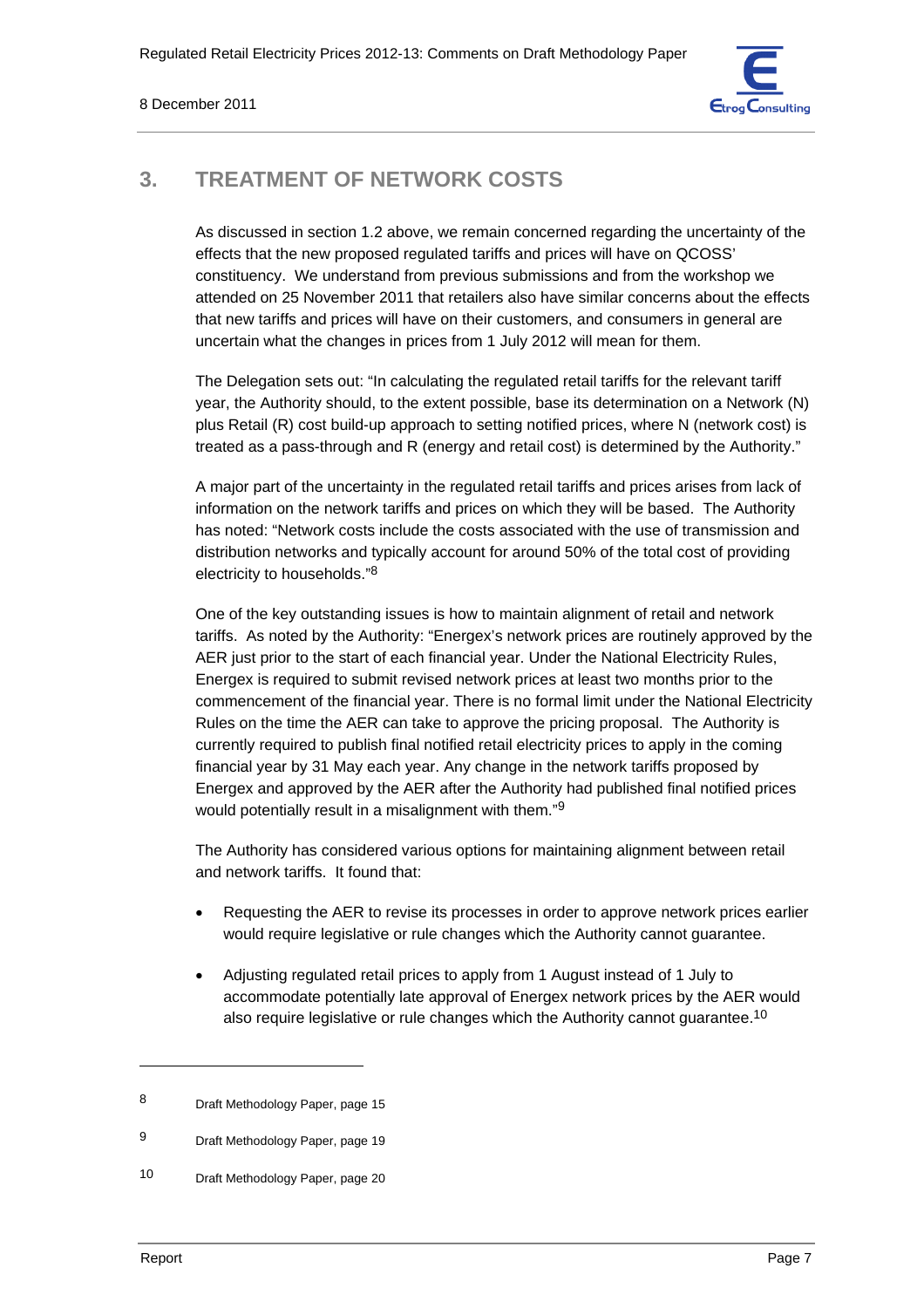

The Authority proposed instead to "request Energex to supply the Authority with its proposed network tariffs and prices when they are submitted to the AER and use these as the basis for notified prices to apply from 1 July each year. Should there subsequently be any change to those proposed tariffs and/or prices, regulated retail prices could be adjusted after 1 July to reflect any changes approved by the AER."<sup>11</sup> In making this proposal, the Authority stated that to date, the AER has not made changes to Energex's final proposed prices.<sup>12</sup> This statement was questioned at the workshop, and either way we believe that a process is required in case the AER does make changes to Energex's final proposed prices.

By its own admission, the Authority's proposal "may also be problematic because the National Energy Customer Framework will allow changes to retail prices only once every six months. While it may be possible for the Queensland Government to opt out of imposing this restriction in Queensland, changing all notified prices twice in quick succession would impose additional costs on retailers and increase the potential for confusion amongst consumers."13

We concur with the view of the Authority that it should request Energex to supply the Authority with its proposed network tariffs and prices when they are submitted to the AER and use these as the basis for regulated retail prices to apply from 1 July 2012.14 However, we are particularly concerned at the additional costs that may be incurred for little or no gain, as well as the confusion and other undesirable effects on customers if regulated retail prices are changed twice in quick succession. We therefore suggest that should there subsequently be any change to those proposed network tariffs and/or prices, regulated retail prices should only be changed if the change is particularly material. The Authority should propose a materiality threshold in its draft price determination. We believe that this should meet the criterion in the Delegation that the network cost should be treated as a pass-through "to the extent possible".

The Authority should request Energex to supply the Authority with its proposed network tariffs and prices when they are submitted to the AER and use these as the basis for notified prices to apply from 1 July 2012. Should there subsequently be any change to those proposed network tariffs and/or prices, regulated retail prices could be adjusted after 1 July to reflect any changes approved by the AER, regulated retail prices should only be changed if the change is particularly material, and the Authority should propose a materiality threshold in its draft price determination.

<sup>11</sup> Draft Methodology Paper, pages 19 to 20

<sup>12</sup> Draft Methodology Paper, page 20

<sup>13</sup> Draft Methodology Paper, pages 19 to 20

<sup>14</sup> The Authority's Draft Methodology Paper proposed solutions that would apply "each year" (page 20). This may be presumptuous given that the Authority's Delegation is currently only for a single year.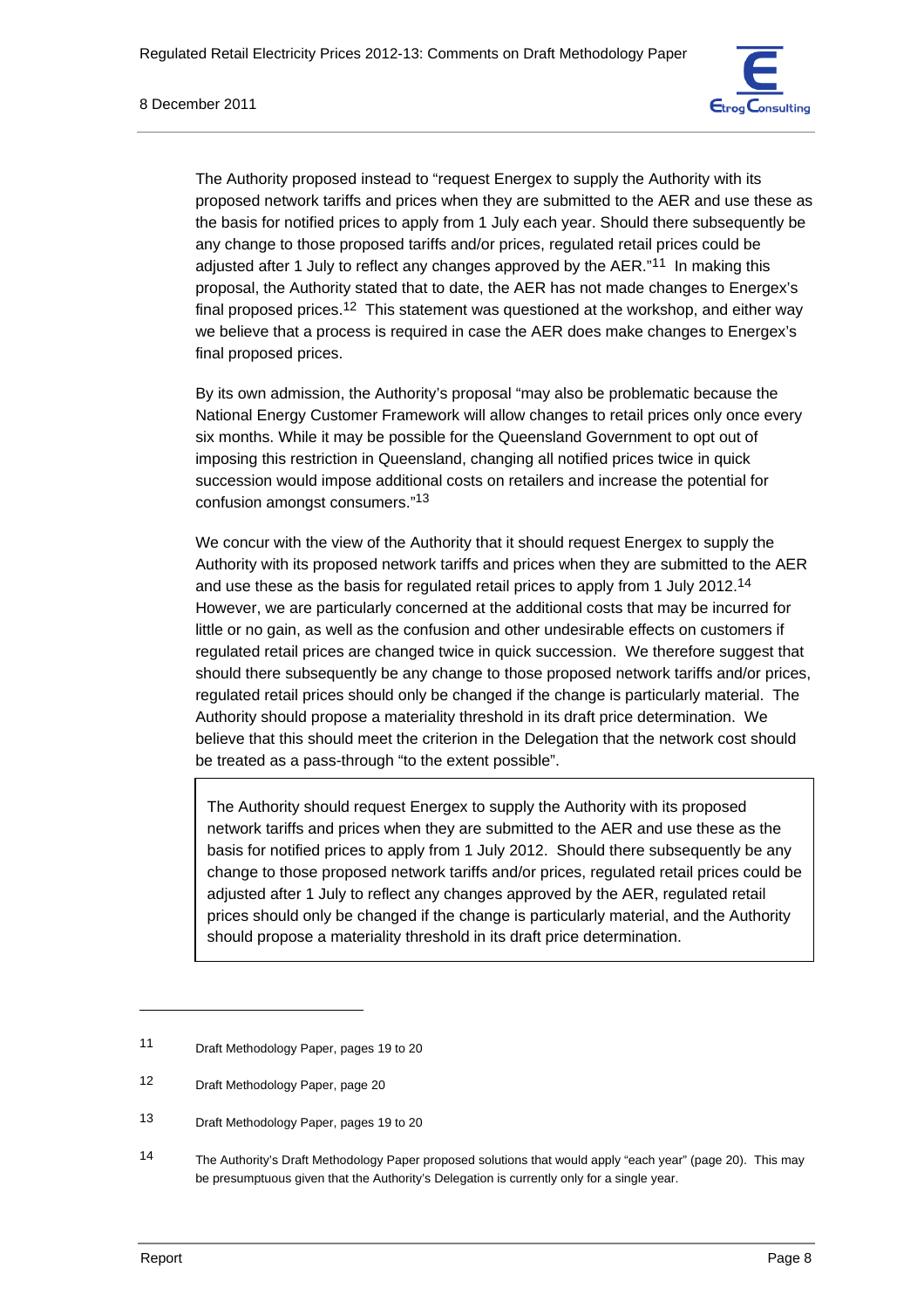

# **4. ENERGY COST COMPONENT OF RETAIL TARIFFS**

Under the Delegation, the R component of each retail tariff is to include appropriate allowances for energy and retail costs.

In the Issues Paper, the Authority identified the following items for possible inclusion in the energy cost component:

- The cost of purchasing wholesale energy from the National Electricity Market (NEM);
- Renewable energy costs incurred by retailers in meeting their obligations under State and Commonwealth Government greenhouse gas emissions abatement schemes; and
- NEM participation fees and ancillary services charges imposed by the Australian Energy Market Operator (AEMO), as well as the costs associated with network energy losses.15

Each of these is considered in turn in this section of our report.

We noted in section 2 above that we concur with the view of the Authority that its "task is to set prices that will sustain an appropriate level of competition in the market in order to place downward pressure on prices but not set prices so high as to deny consumers those benefits that come from a competitive market in terms of greater efficiency and lower prices".<sup>16</sup>

#### We also read:<sup>17</sup>

*The greatest risk to competition and the incumbent retailer is if the energy purchase costs (EPC) is underestimated. However, the need to ensure costs are not underestimated needs to be balanced against the requirement that prices are cost reflective. Assumptions such as the load forecast and contract cover used in the pool price modelling will need to be considered in this context.* 

It is unclear how to interpret this. We understand, of course, that all estimates are uncertain. We believe that there are risks both in underestimation and in overestimation of costs. We would not expect ACIL Tasman to set out to guard against underestimation more than against overestimation in its estimation of energy purchase costs.

<sup>15</sup> Draft Methodology Paper, page 21

<sup>16</sup> Draft Methodology Paper, page 13

<sup>17</sup> ACIL Tasman draft methodology, page 4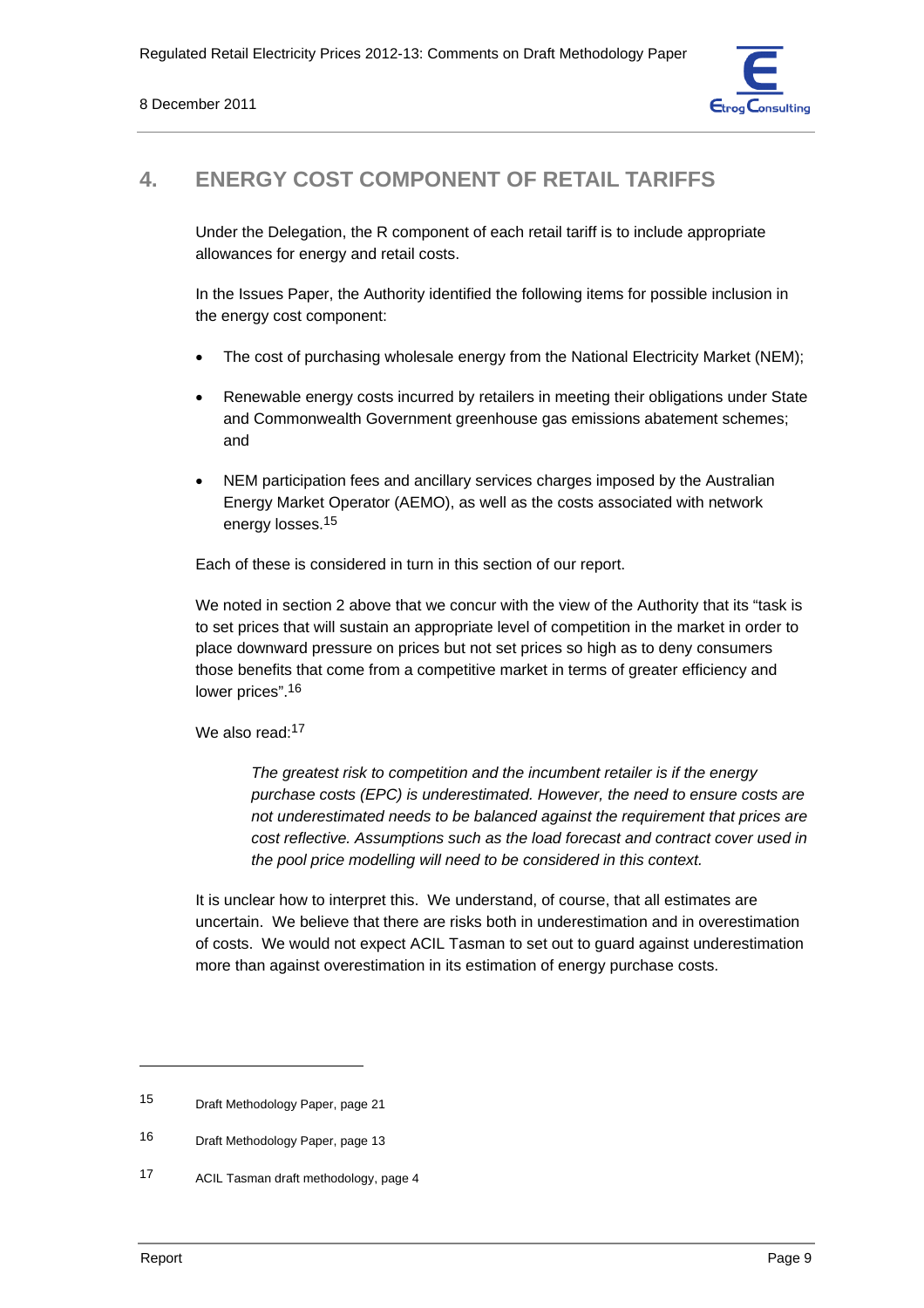

#### **4.1. THE COST OF PURCHASING WHOLESALE ENERGY**

#### **4.1.1. Cost-based vs. market-based approaches**

We concur with the view of the Authority that it is more appropriate to use a market-based approach rather than to use a Long Run Marginal Cost (LRMC) based approach, for the reasons given by the Authority:

- LRMC is an estimate of generation costs rather than the cost to a retailer of purchasing wholesale electricity.
- LRMC ignores prevailing market conditions, which can be influenced by a range of factors and which can have a significant influence on energy purchase costs.
- LRMC ignores the existence of the NEM and the major impact it has had on the wholesale price of electricity.<sup>18</sup>

We agree with the view of the Independent Competition and Regulatory Commission (ICRC) that regulated retail prices should not be used to attempt to correct concerns about the long-term investment in electricity generation.19

We also agree with the Authority that no LRMC "floor" should be included. As stated by the Authority, "there appears to be sufficient reliable information available in the market for a firm to make a timely and efficient decision about investing in generation in the NEM without the need for the additional security of an LRMC floor in regulated retail electricity prices in Queensland".20

As we stated in our previous submission, there is no basis for a LRMC "floor", and if there were to be a "floor" it would reasonably be counter-balanced with a "cap". This approach was taken in South Australia where ESCOSA developed low and high estimates of LRMC to provide a price floor and price ceiling for its market-based energy cost estimate, which was based on a weighted average of market contract prices.<sup>21</sup>

21 *2010 Review of Retail Electricity Standing Contract Price Path, Final Inquiry Report & Final Price Determination*, ESCOSA, December 2010, section 2.3.3, available at www.escosa.sa.gov.au/library/101208- ElectricityStandingContractPrice-FinalPriceDetermination-PartA.pdf

<sup>18</sup> Draft Methodology Paper, page 23

<sup>19</sup> *Final Technical Paper: Model for determining the energy purchase cost of the transitional franchise tariffs*, Report 3 of 2010, ICRC, March 2010, section 3.2, available at www.icrc.act.gov.au/ data/assets/pdf file/0009/184878/Report3 2010 Technical Paper Final ICRC Web.pd f

<sup>20</sup> Draft Methodology Paper, page 23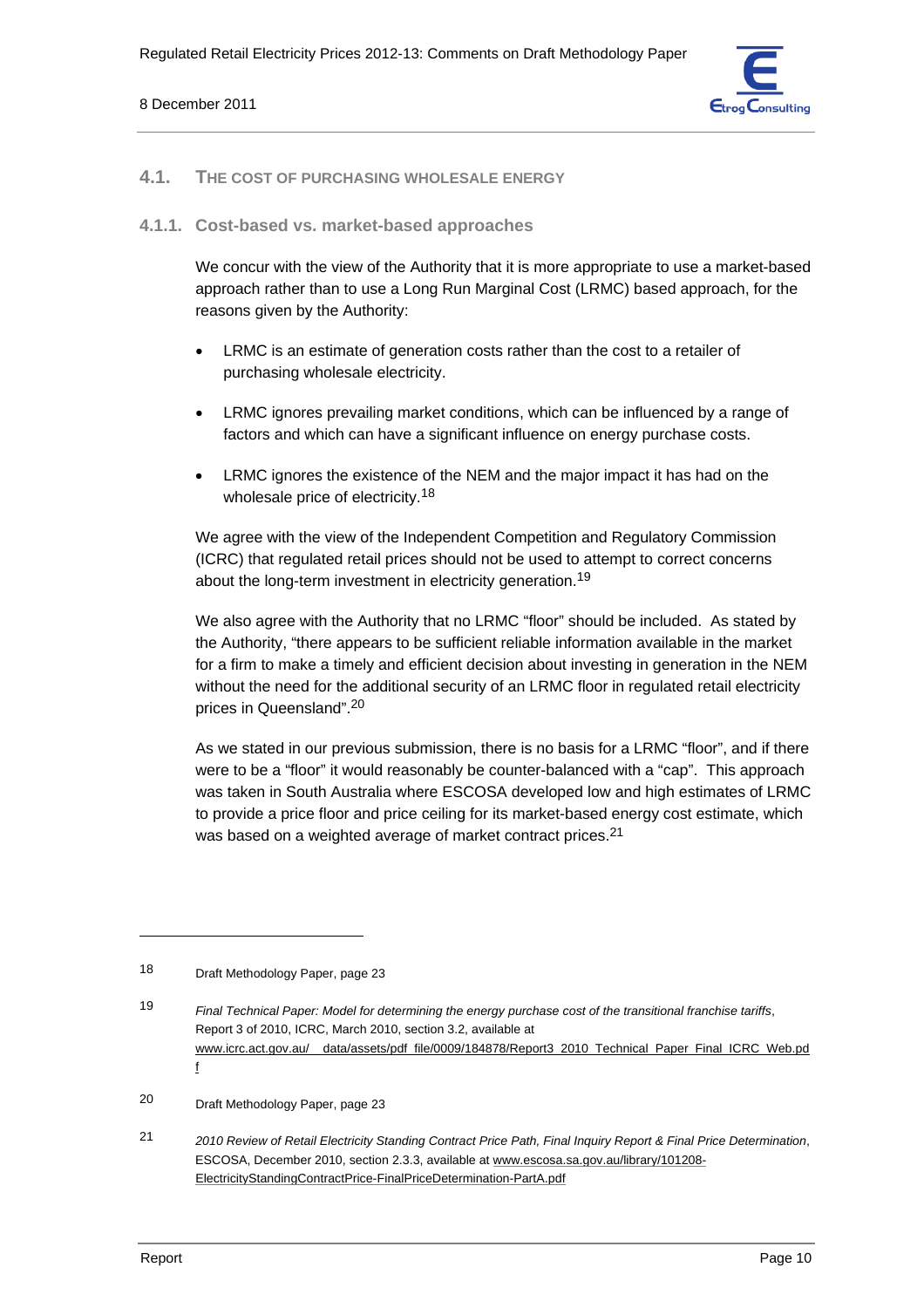8 December 2011



In regard to an LRMC "floor", we concur with the comment in the previous Issues Paper:

*The Authority also questioned why this security would be needed with regulated prices but not if the market was entirely deregulated, in which case only market costs would be available.*22

We ask the same question and have no reasonable answer other than that a LRMC "floor" is not required.

The Authority should use a market-based approach rather than a cost-based approach to estimate the cost of purchasing wholesale energy.

## **4.1.2. Hedging-based approach vs. other market based approaches**

We continue to support a hedging-based approach, based on actual reported trading in forward electricity contracts. While it is true that these contracts for the periods from January 2013 onwards were thinly traded in the months before a carbon tax was legislated, we note that:

- Contracts for the first half of the tariff year for which regulated prices are now being set – specifically Q3 2012 and Q4 2012 – have been traded in volume with published pricing for some time even before the carbon tax was legislated. As ACIL Tasman stated: "there are no reliable contract prices for the latter half of the 2012/13 financial year"23 – but there are for the first half.
- Interest is now being shown and contracts are now being traded with published prices for the second half of that tariff year – viz. Q1 2013 and Q2 2013.

On that basis, we believe that using a hedging-based approach to estimate energy purchase costs for 2012-13, similar to that used in previous years to calculate the BRCI, may still be possible. We concur with the view that now that uncertainty over the carbon tax has diminished, and trading in forward electricity contracts has recovered, a hedgingbased approach should be reconsidered as the preferred method of estimating energy purchase costs. An alternative approach which does not rely on the availability of contract market data may not be required for the setting of regulated retail electricity prices for 2012-13.

The Authority should reconsider whether it is still possible to set regulated retail electricity prices for 2012-13 based on available contract market data.

<sup>22</sup> Issues Paper, page 10

<sup>23</sup> ACIL Tasman draft methodology, page 13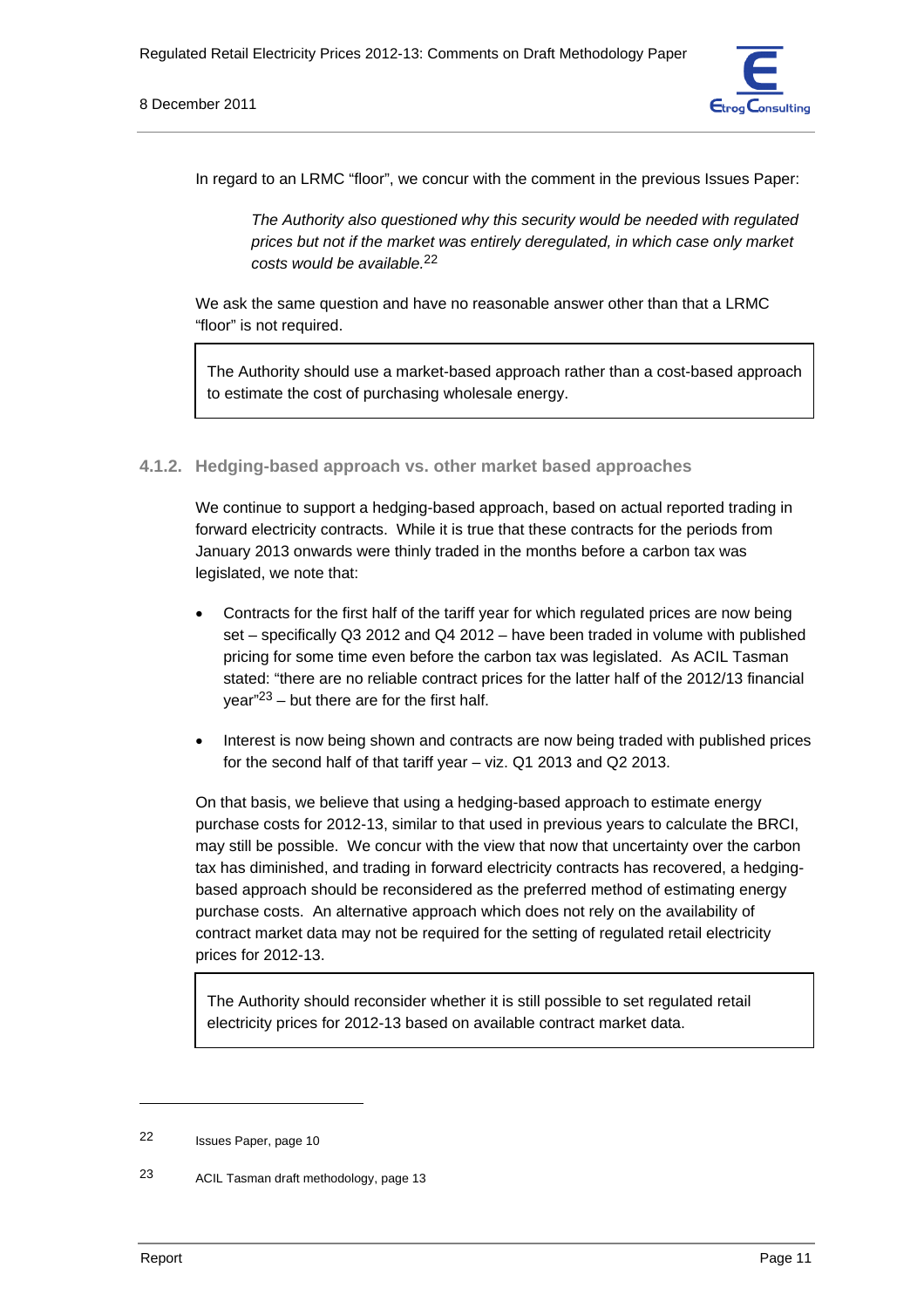

In the event that the Authority does determine that there is still insufficient contract market data available, then an alternative approach may be required for 2012-13. ACIL Tasman suggested an alternative market-based approach to estimating energy costs that does not rely on hedging contracts, and the pros and cons of this approach were discussed in some detail at the workshop that was held on 25 November 2011.

As stated by the Authority:24

*While the approach requires some use of 'black box' modelling, the Authority notes that the same can be said of other approaches supported in submissions, including LRMC and the hedging-based approaches adopted in the BRCI. That said, the Authority acknowledges that the alternate approach is more complex than the hedging-based approach and that this may reduce the transparency of the approach for stakeholders. This is a key reason why the Authority would have preferred to continue with the hedging-based approach it had previously used. However, on balance, given the lack of market data for a hedging-based approach, it appears that ACIL's approach is the most reasonable for the Authority to adopt in the current circumstances.* 

The approach of ACIL Tasman to estimate the cost of purchasing wholesale energy may be the most reasonable approach for the Authority to adopt if (and only if) it determines that there is still insufficient contract market data available to adopt a hedging-based approach for 2012-13.

# **4.1.3. Accounting for energy losses**

We note and concur with the Authority's proposed approach to accounting for energy losses:25

*As outlined in the ACIL Report, ACIL has proposed to take account of both transmission and distribution losses in its energy cost estimates.* 

*Given that the Authority is determining regulated retail tariffs that are cost reflective in the Energex area, and that the load information upon which ACIL will be estimating energy costs is being supplied by Energex, it would appear consistent to only take account of those energy losses that occur in the Energex area.* 

<sup>24</sup> Draft Methodology Paper, pages 24 to 25

<sup>25</sup> Draft Methodology Paper, page 27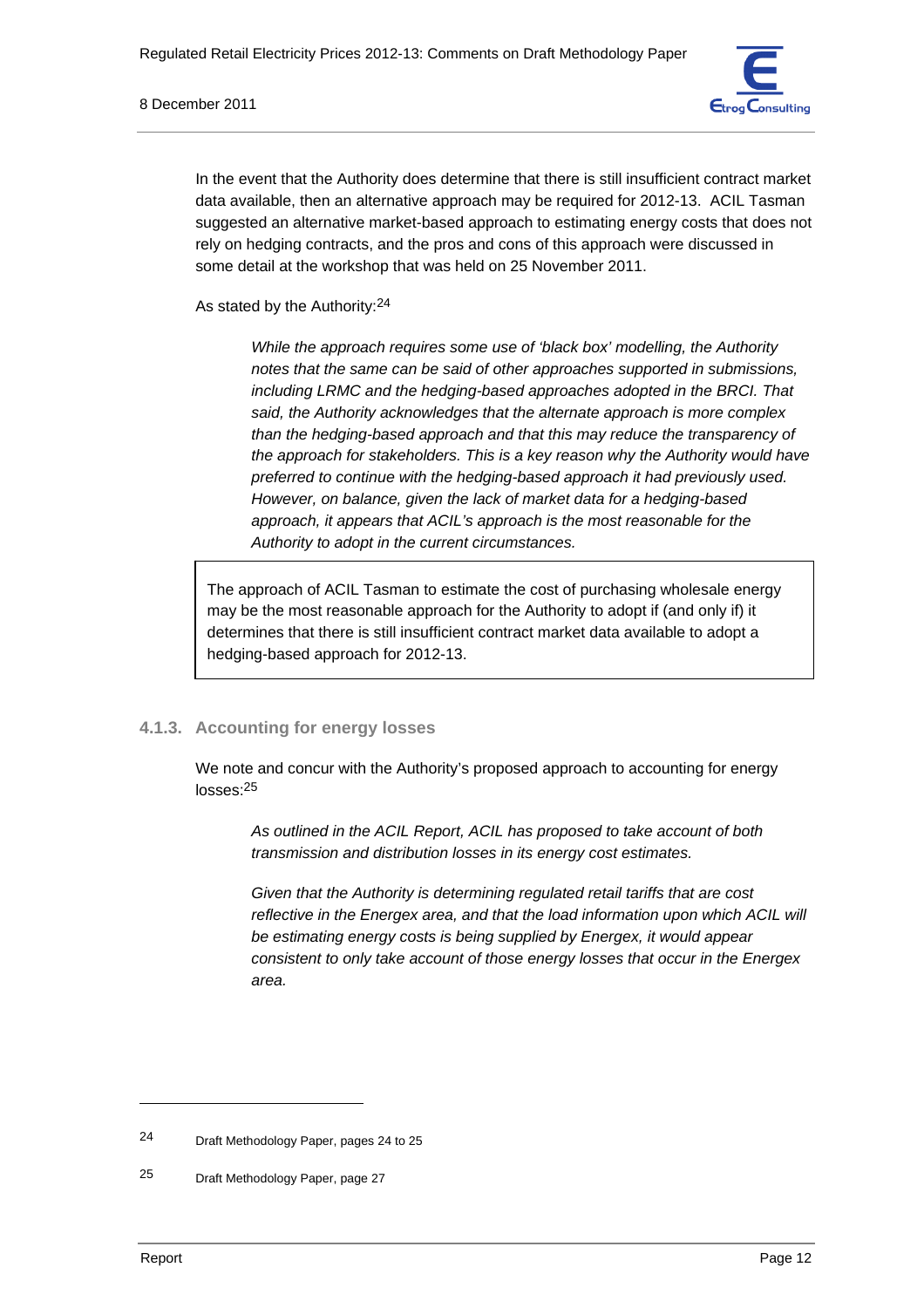

*The Delegation requires the Authority to adopt loss factors published by AEMO. The Authority will use the most recent transmission loss factors and AERapproved distribution loss factors that are available from the AEMO website at the time of preparing its decisions.* 

We also concur with ACIL Tasman's proposal to "apply the Energex distribution loss factor (DLF) as published by Australian Energy Regulator and a load weighted Marginal Loss Factor (MLF) for the Energex area to allow for transmission losses from the reference node".26

As reported by the Authority,<sup>27</sup> Ergon Energy proposed: "Only one transmission loss factor (TLF) can be incorporated into the energy cost estimate (per retail tariff). Therefore, Ergon Energy suggests that the highest TLF in Energex's area be used as the proxy for South East Queensland mass market customers."28

We see no basis for using the highest TLF and agree instead with ACIL Tasman's proposal to apply the load weighted MLF.

The Authority should apply the Energex distribution loss factor (DLF) as published by Australian Energy Regulator and a load weighted Marginal Loss Factor (MLF) for the Energex area to allow for transmission losses from the reference node.

# **4.1.4. Carbon pricing**

As we pointed out in our previous submission on the Issues Paper, carbon pricing should not impinge directly on retailers. Rather it will impinge on generators, and will be reflected in energy purchase costs in future contract prices and forecast spot prices. It will thus be accounted for in energy purchase costs.

We agree with ACIL Tasman that carbon pricing "will add to the wholesale cost of electricity. ACIL Tasman proposes to incorporate an allowance for carbon pricing in its pool price modelling so the resultant electricity prices will include a carbon pricing allowance. The allowance will be in the form of increased generation costs through a carbon price applying to combustion emissions and the increased fuel prices through fugitive emissions from fuel production."29

<sup>26</sup> ACIL Tasman draft methodology, page 16

<sup>27</sup> Draft Methodology Paper, page 27

<sup>28</sup> Ergon Energy submission to the Issues Paper, page 20

<sup>29</sup> ACIL Tasman draft methodology, page 8 and page 18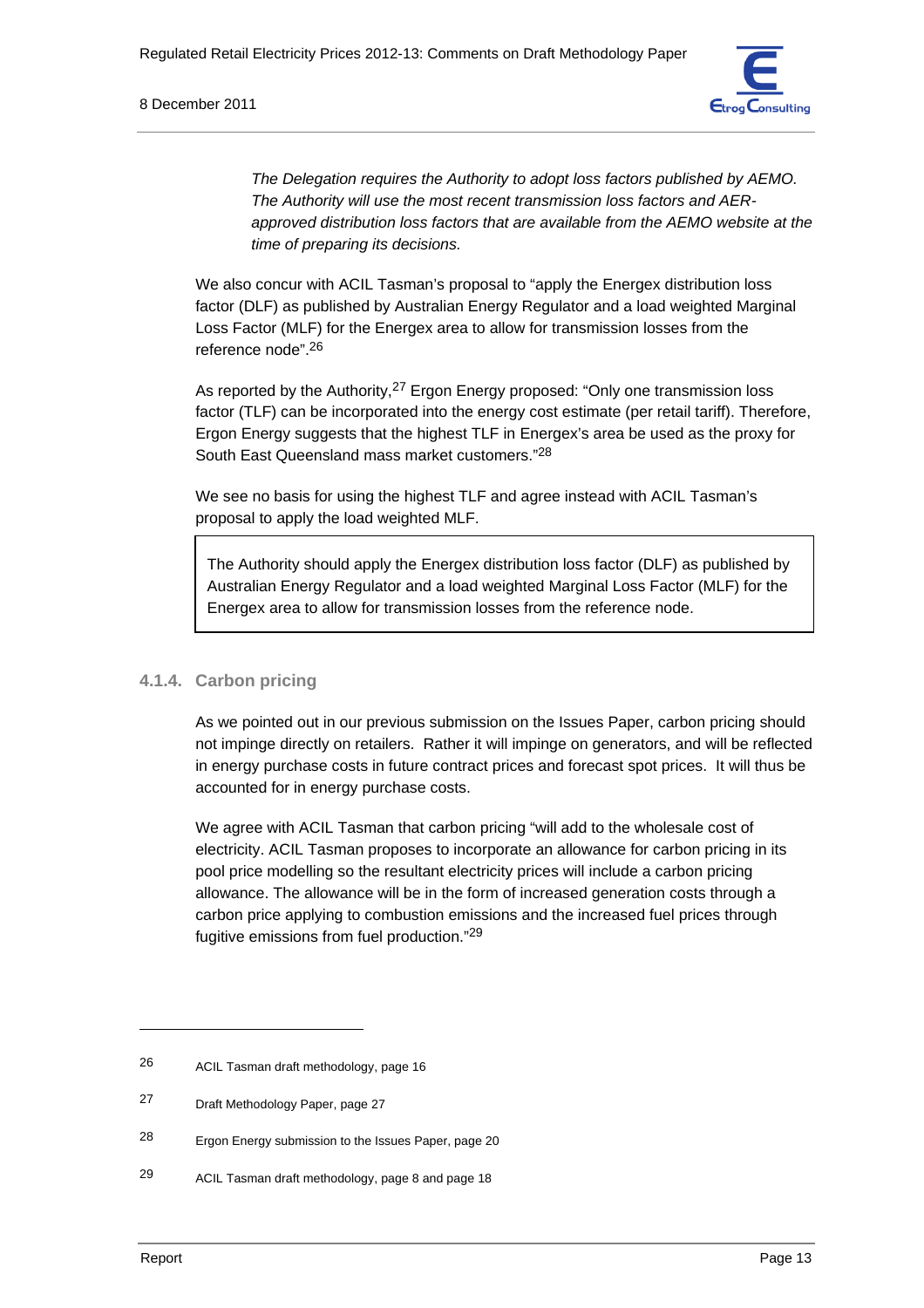

We suggest that this will not be an "allowance" as such, but rather recognition that carbon pricing will change some generators' cost structures, and therefore will change generators' bidding behaviour. We believe this is the correct approach to carbon pricing if this modelling is adopted.

As discussed in section 4.1.2 above, we support a hedging-based approach, based on actual reported trading in forward electricity contracts. If such an approach is used, in whole or in part, those hedging prices apply whether or not a carbon tax is in place. Thus, no further adjustment for carbon pricing will be required. The Authority and ACIL Tasman should not feel obliged to produce separate results both with and without carbon pricing; the use of a hedging-based approach based on actual reported trading in forward electricity contracts should not be dismissed just because it does not produce two sets of results.

The Authority stated: "Retailers suggested that the Authority should estimate a passthrough for carbon costs separate to the energy costs allowance. AGL suggested that the Authority adopt the approach outlined in the Australian Carbon Benchmark (ACB) Addendum that AFMA published."30

We do not accept the concept of *a pass-through for carbon costs separate to the energy costs*. There should be no such thing. A pass-through suggests costs that are incurred by retailers that are outside their control. Thus for example network costs and GST can be considered to be pass-through items. Given that the carbon tax will be levied on generators and not on retailers, carbon pricing cannot be a pass-through cost for retailers.

In the NEM, energy purchase costs are not pass-through items. Retailers buy energy through a variety of different arrangements, including bespoke bilateral contracts, purchasing of standard contracts, Over the Counter (OTC) trades, spot market purchases, and in some cases through vertical integration. They can also hedge through other mechanisms such as cap contracts. Retailers are responsible for managing their own portfolios, attempting to minimise their purchase costs while managing the risks associated with them. Some retailers may choose load following hedges to cover all or part of their load. The costs of all these types of purchases are covered in the allowance given to retailers for wholesale energy purchase costs, and none is considered a passthrough cost.

<sup>30</sup> Draft Methodology Paper, page 28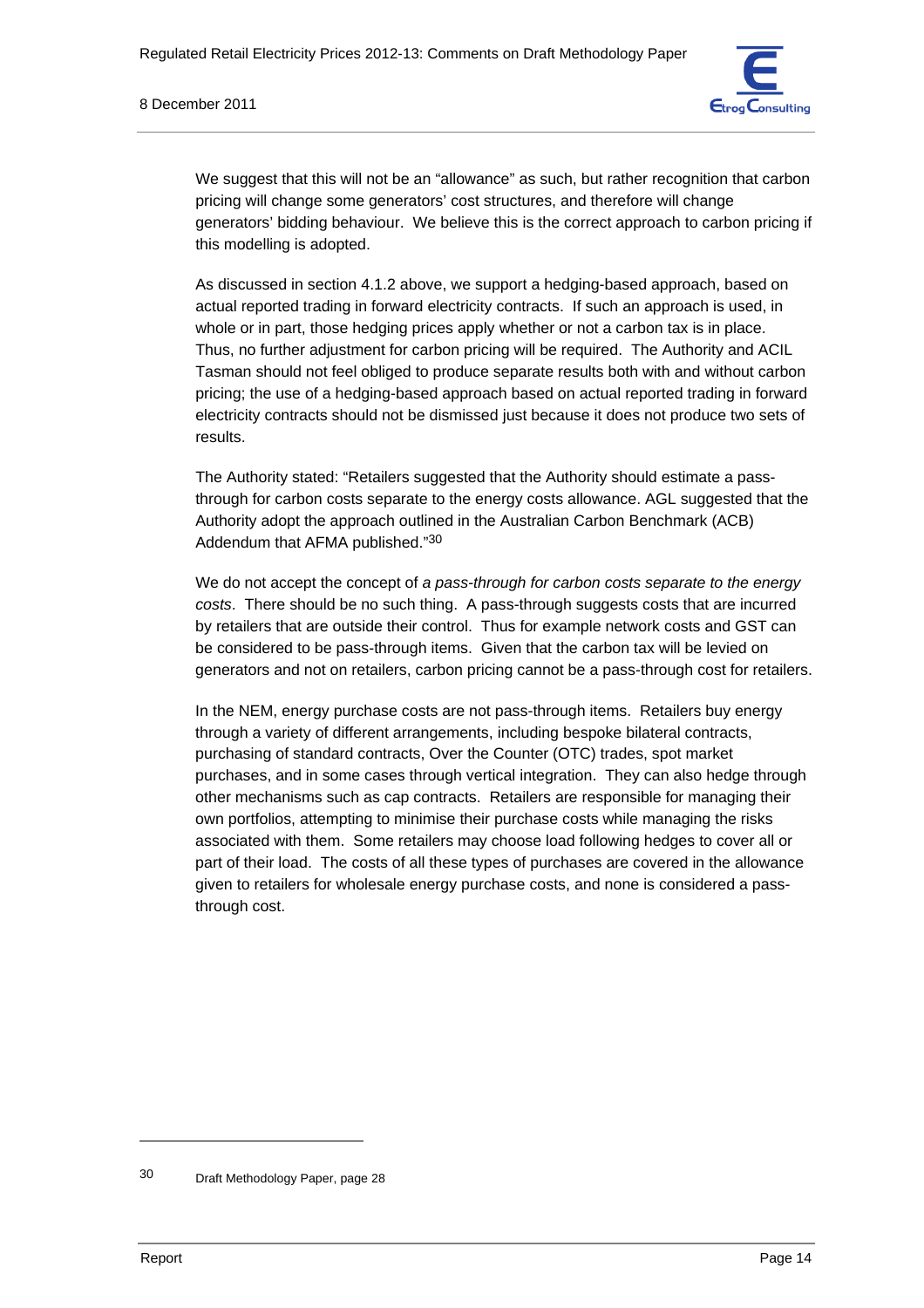

We are aware of the existence of the Australian Carbon Benchmark (ACB) Addendum that has been published by the Australian Financial Markets Association (AFMA). AFMA has published four versions, in December 2008, December 2009, March 2010 and August 2010. Each version has been made available to be built into other trade documentation between contracting parties. It is a means by which parties to contracts (who may be carbon-emitting or non-carbon emitting generators or banks or other financial institutions) can choose to specify payment obligations between them in different circumstances. We could envisage other similar Addenda being written – to cover for example different drought circumstances, or fuel shortages, or pay negotiations, or other possible events that could have different outcomes that may affect generators' cost bases. None of these would entail pass-through costs for retailers.

We understand that the Authority is not privy to the OTC or other trades that retailers have used to purchase energy for 2012-13, and is not privy to the extent to which any of the trades have made use of this particular Addendum or any other Addendum, and nor should it be.

Further, as we have discussed above, any price adjustment mechanism in any such Addendum is not a pass-through and is merely a mechanism among many others that can form a part of the contractual terms that are at the heart of retailers' wholesale energy purchasing arrangements.

We also note that the Authority is required under its Delegation to consider the efficient costs of a representative retailer, which will certainly vary from the actual costs that the Queensland retailers incur.

The Authority should not make a specific allowance for carbon pricing. The effects of the carbon tax should be incorporated in energy purchase costs either through the costs of hedging contracts that include all cost elements including any carbon costs on generators, or through modelling where generator bids and contract offers take into account the carbon impost on the generators.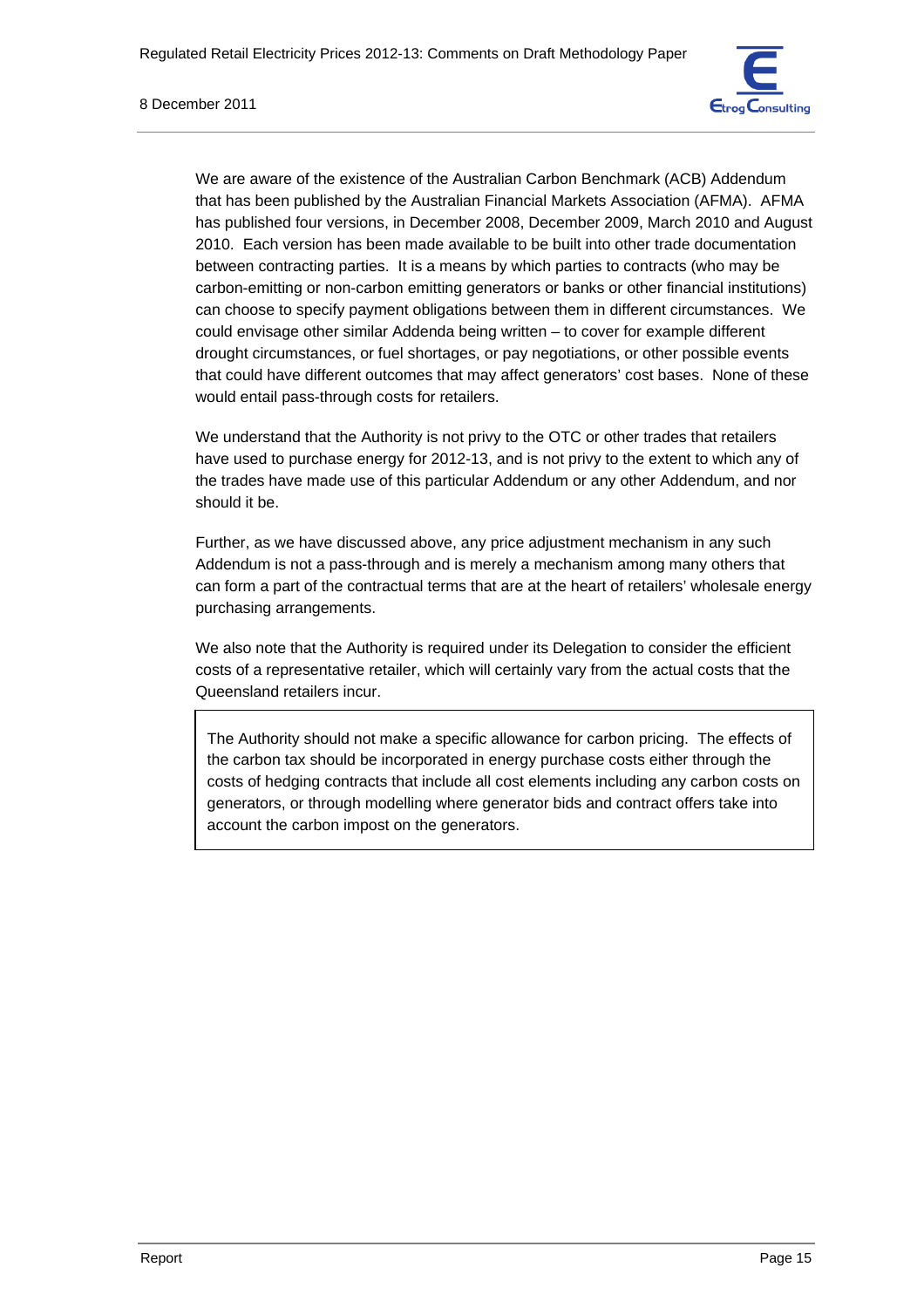#### 8 December 2011



#### **Addendum – 8 December 2011**

As we finalise this report on 8 December 2011, we have become aware of a possibly relevant article that appeared on the website of the ABC this morning.31 The article claims that "electricity generators and retailers are gearing up for double, even triple dipping" on the carbon tax, through inappropriate pass-throughs to consumers. The article references the submission of AGL to the Authority's previous Issues Paper, which we have also referenced above. Though we have been unable to verify the claims in the article in the time available, we felt we should through this report make QCOSS and hence the Authority aware of the claims. We expect that the Authority will ensure that Queensland consumers do not make unnecessary multiple payments related to the carbon tax through regulated retail prices.

## **4.2. QUEENSLAND GAS SCHEME**

We agree with the Authority that market prices are the most accurate indicator of the representative retailer's cost of purchasing Gas Electricity Certificates (GECs) to comply with the requirements of the Queensland Gas Scheme. We also agree that an LRMC approach would be less transparent and potentially more complicated than a market-data based approach.32

We note the Authority's comment: "The GEC market has a relatively small number of participants purchasing certificates that are created monthly at most, and certificates are surrendered only once per year. Given these characteristics, it is not surprising that transaction volumes are low."33 The market is what it is, and it provides the appropriate latest market data for the Authority to use to estimate the representative retailer's cost of purchasing GECs. We do not believe that the costs would be more accurate if they made use of historic GEC prices. On the contrary, they would be less accurate when looked at from the point of view of an efficient representative retailer. We do not believe that the Authority should use a longer time series of data to estimate GEC costs for 2012-13.

As stated by ACIL Tasman (albeit in another context in regard to Large-scale Generation Certificates): "a low volume of trading does not necessarily mean that the traded prices are an unreliable source on which to base the estimation of the cost of the scheme".34

<sup>31</sup> *Double dipping on the carbon tax*, written by Jane Shaw, the editor of *The Kings Tribune*, 8 December 2011, available at www.abc.net.au/unleashed/3718192.html

<sup>32</sup> Draft Methodology Paper, page 29

<sup>33</sup> Draft Methodology Paper, page 29

<sup>34</sup> ACIL draft methodology, page 21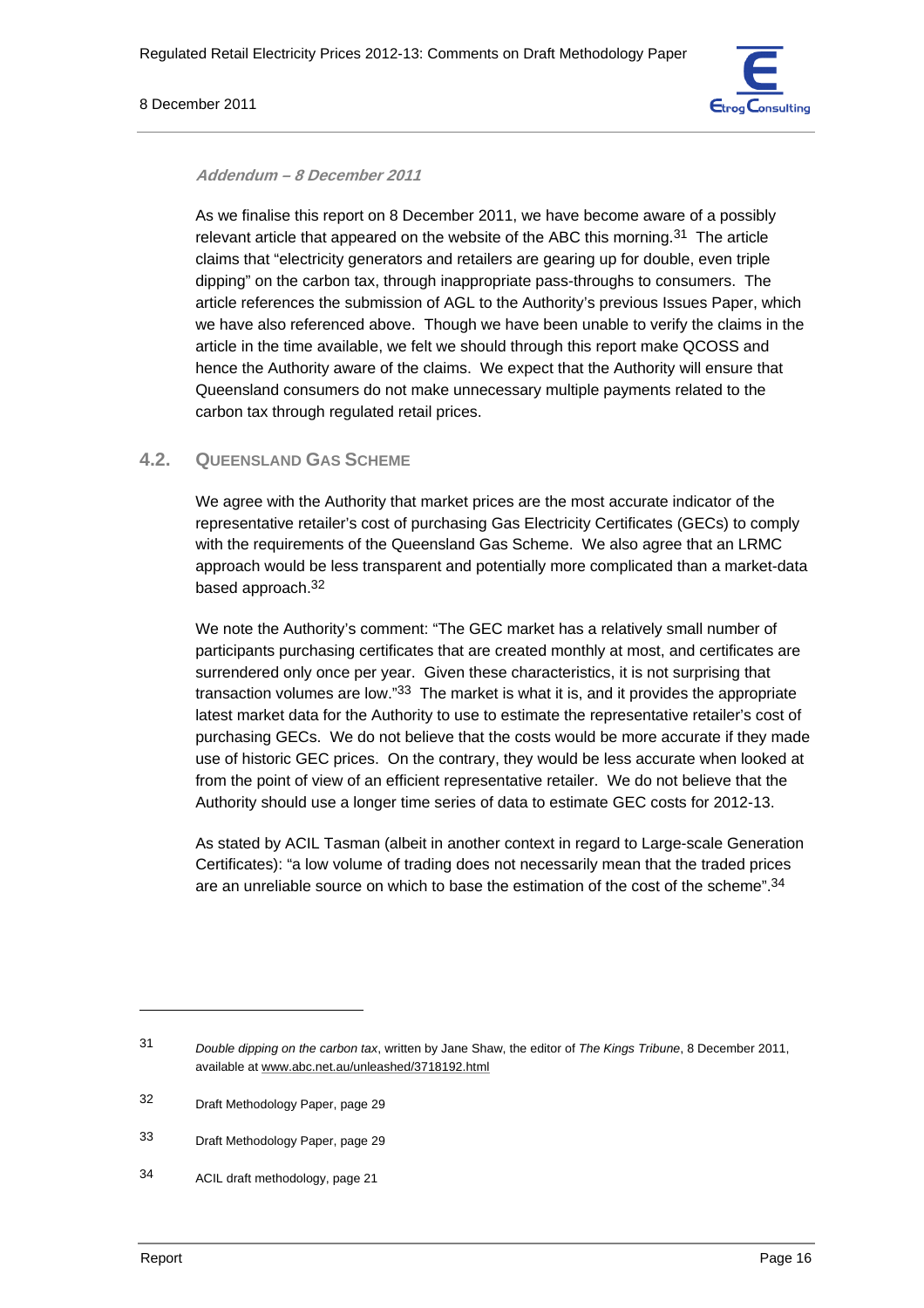#### 8 December 2011



We note that ACIL Tasman has reported that "the GEC market is now oversupplied with low prices".<sup>35</sup> The effects of this oversupply should not be overlooked, and must be taken into account in estimating the costs of scheme compliance for an efficient representative retailer.

The Authority should use the same length of time series to estimate GEC costs for 2012-13 as it used previously in the calculation of the BRCI for 2011-12.

#### **4.3. ENHANCED RENEWABLE ENERGY TARGET**

On 1 January 2011, the Renewable Energy Target scheme was split into two separate schemes – the Small-scale Renewable Energy Scheme (SRES) and the Large-scale Renewable Energy Target (LRET), collectively known as the Enhanced Renewable Energy Target.<sup>36</sup>

#### **4.3.1. The Small-scale Renewable Energy Scheme (SRES)**

The SRES covers small-scale technologies such as solar panels and solar hot water systems installed by households and small businesses. Retailers have an obligation to purchase Small-scale Technology Certificates (STCs) based on the expected rate of STC creation, which is determined by the Office of Renewable Energy Regulator's (ORER) Small-scale Technology Percentage (STP).

We are concerned that the Authority intends to continue to rely exclusively on the ORER's Clearing House price of \$40 to estimate the costs to an efficient representative retailer of purchasing all its STCs for 2012-13.<sup>37</sup> While this may be used to estimate the cost of some of the STCs that an efficient representative retailer would purchase, we note that the Authority and ACIL Tasman have both acknowledged that a proportion of STCs are being purchased based on market prices that are readily available. Based on advice from ACIL Tasman, the Authority is proposing that it cannot estimate the cost of an STC to an efficient representative retailer taking into account these market prices, because "it would need to forecast the proportion of STCs likely to be traded in 2012-13. ACIL considered that this may be difficult, as information on the volumes of STCs traded outside the Clearing House is not readily available."38

<sup>35</sup> ACIL draft methodology, page 23

<sup>36</sup> Draft Methodology Paper, page 30

<sup>37</sup> Draft Methodology Paper, page 32

<sup>38</sup> Draft Methodology Paper, page 32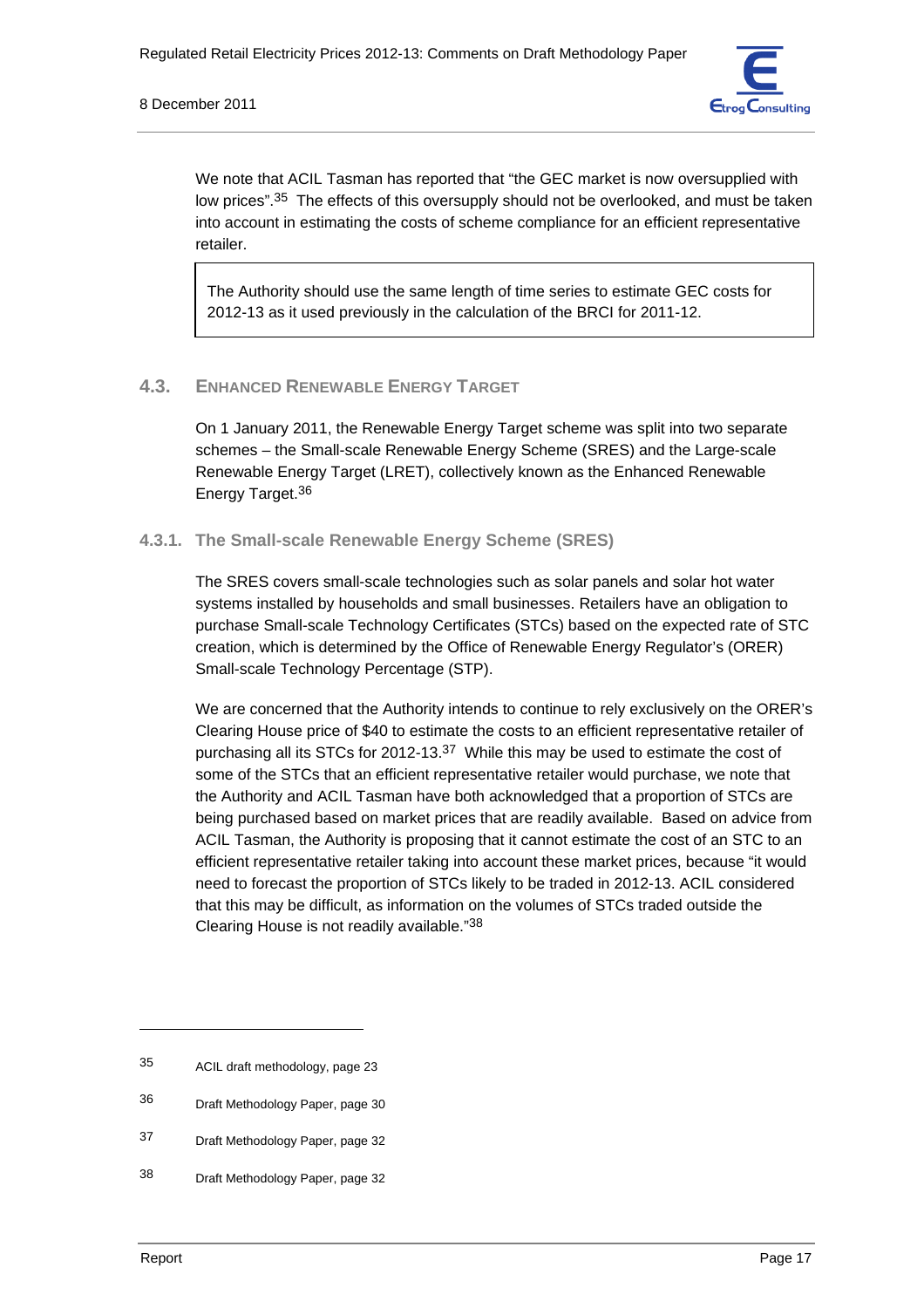

We do not accept this approach. Essentially in taking this approach the Authority has estimated the proportion of STCs likely to be traded in 2012-13 outside the Clearing House, and has deemed that estimate to be zero. We do not believe that the Authority can justify zero to be the best estimate of the proportion of STCs likely to be traded in 2012-13 outside the Clearing House. Therefore, this approach does not comply with the Authority's obligation under its Delegation. We suggest that the Authority is required to make the best estimate it can of the proportion of STCs likely to be traded in 2012-13 outside the Clearing House, and we suggest that the fact that there are trades and market prices will show that best estimate not to be zero. As stated by ACIL Tasman: "an active market for STCs has developed outside the clearing house".<sup>39</sup> The market prices are also known. Again in the words of ACIL Tasman: "the current market price for STCs is well below the official \$40 price".<sup>40</sup>

In estimating the cost of STCs, the Authority should take into account the fact that an active market for STCs has developed outside the clearing house, and the current market price for STCs is well below the official \$40 price. An efficient representative retailer should be expected to be taking advantage of that market and not paying \$40 to purchase all its STCs.

# **4.3.2. The Large-scale Renewable Energy Target (LRET)**

The LRET sets annual targets for the amount of electricity that must be generated by large-scale renewable energy projects like wind farms. Retailers must purchase a set number of Large-scale Generation Certificates (LGCs), which is determined on the basis of achieving the annual target. The number of LGCs required to be surrendered by retailers to discharge their liability each year is determined by ORER's Renewable Power Percentage (RPP). Retailers are required to surrender STCs and LGCs to fulfil their ERET obligations. If a retailer fails to meet its obligations, it will incur a penalty.

We support the use of market-based data to estimate the costs of LGCs. We agree with the Authority that a market-based approach is more likely to reflect the costs to retailers of complying with various environmental schemes and that it is superior to an LRMC based approach for a range of reasons.

<sup>39</sup> ACIL Tasman draft methodology, page 22

<sup>40</sup> ACIL Tasman draft methodology, page 22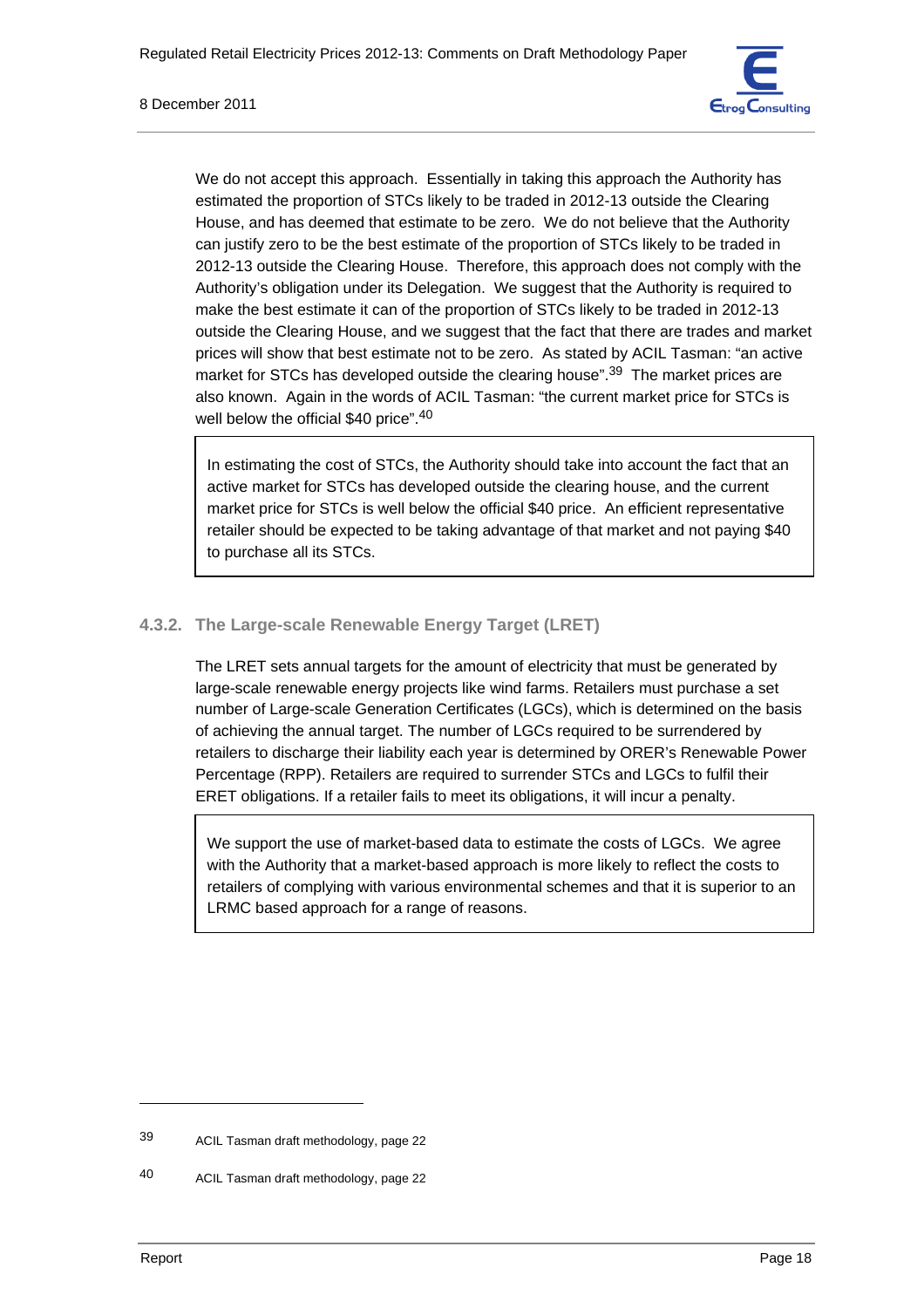

#### **4.3.3. Catch-up from previous years**

The Authority states: "The Authority is of the view that providing some catch-up of costs from previous years when setting cost reflective prices for 2012-13 is beyond the current task. Rightly or wrongly, the legislation at the time prevented these costs from being recouped. In addition, it is not appropriate to consider the issue of "un-recouped" costs for some cost elements without a consideration of the ex-post reasonableness of the other costs used in the 2011 BRCI calculation, making the task a de-facto review of the 2011 BRCI. Even if permitted to do so, the Authority would not be so inclined."41

We concur with the view that catch-up is not appropriate, for the reasons stated in the Draft Methodology Paper.

# **4.4. NEM PARTICIPATION FEES AND ANCILLARY SERVICES CHARGES**

We have no issue with NEM participation fees and ancillary services charges being estimated in future as per the previous BRCI framework.42

<sup>41</sup> Draft Methodology Paper, page 32

<sup>42</sup> Draft Methodology Paper, pages 32 to 33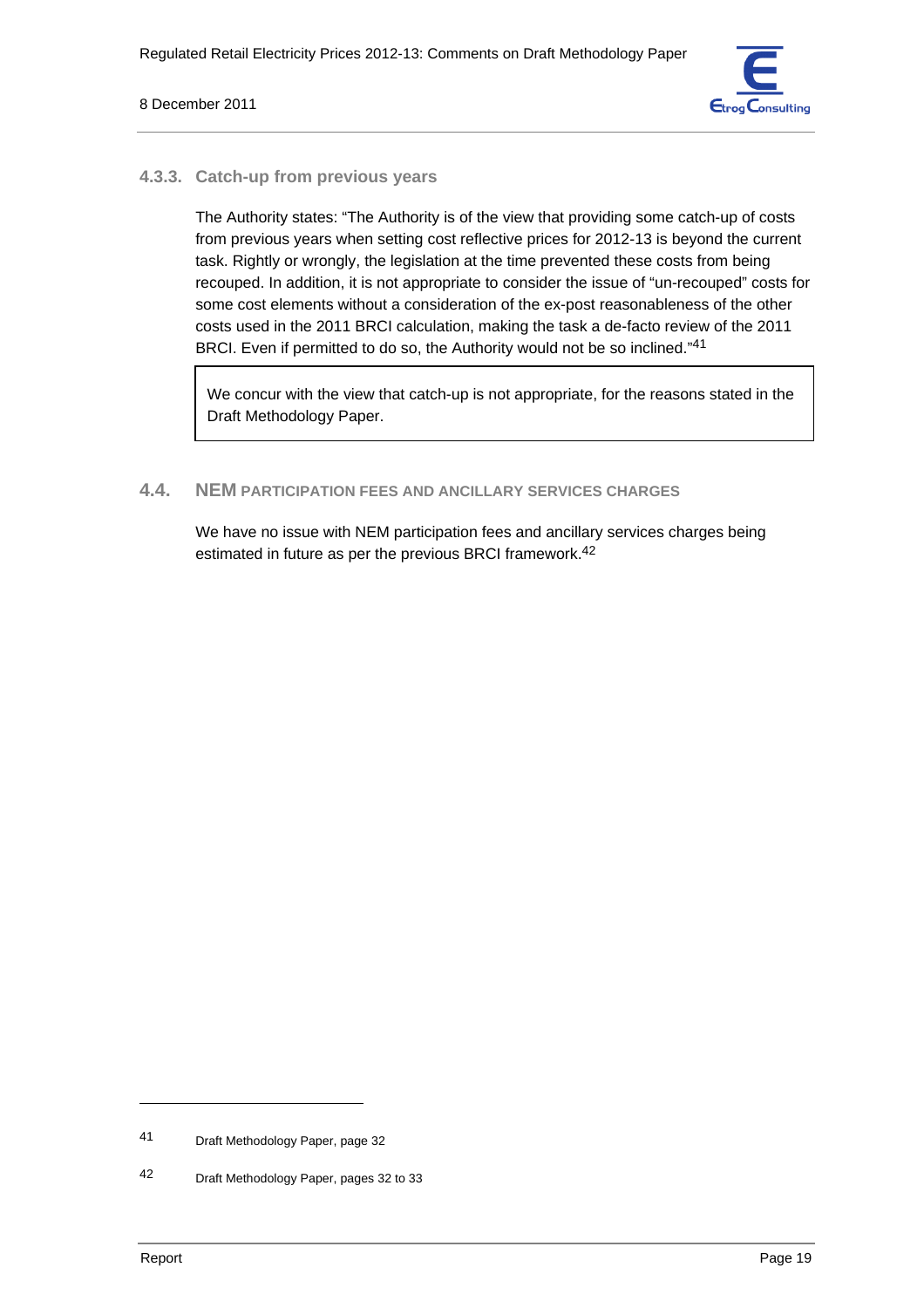

# **5. RETAIL COSTS**

## **5.1. RETAIL OPERATING COSTS**

We concur with the ongoing benchmarking approach to retail operating costs. We are concerned that the Authority proposes to add to the benchmark where new costs are identified, because, as we submitted previously in regard to the BRCI for 2011-12, we believe that negates the value of the benchmark. We note that: "The Authority will have regard for any costs incurred in those jurisdictions that are not relevant to Queensland."<sup>43</sup> This is the obvious counter-balance, but may still not be sufficient to save the integrity of the benchmark.

We are also concerned regarding the statement: "Where reliable information on the individual components of retail costs is readily available, the Authority will consider adjusting its estimate to include those costs."44 Adjusting to include those costs would require knowledge of what element of the benchmark those costs previously represented. That information may not be readily available, and attempts at decomposition of the benchmark into all its component parts may not be fruitful and may introduce inaccuracy rather than correct for accuracy.

We caution that with substantial adjustment up or down, the benchmark approach will lose its validity, as it will morph into an actual costs approach that is not properly thought through.

We support an ongoing benchmarking approach to retail operating costs. We are concerned that substantial "adjustments" to benchmarks will destroy the worth of the benchmarks, and we caution against such adjustments.

# **5.2. CUSTOMER ACQUISITION AND RETENTION COSTS (CARC)**

We have previously expressed our view that view that there is no justification for including an allowance for CARC. We retain this view, though we understand that the Authority is intent on retaining such an allowance.45

<sup>43</sup> Draft Methodology Paper, page 36

<sup>44</sup> Draft Methodology Paper, page 36

<sup>45</sup> Draft Methodology Paper, page 37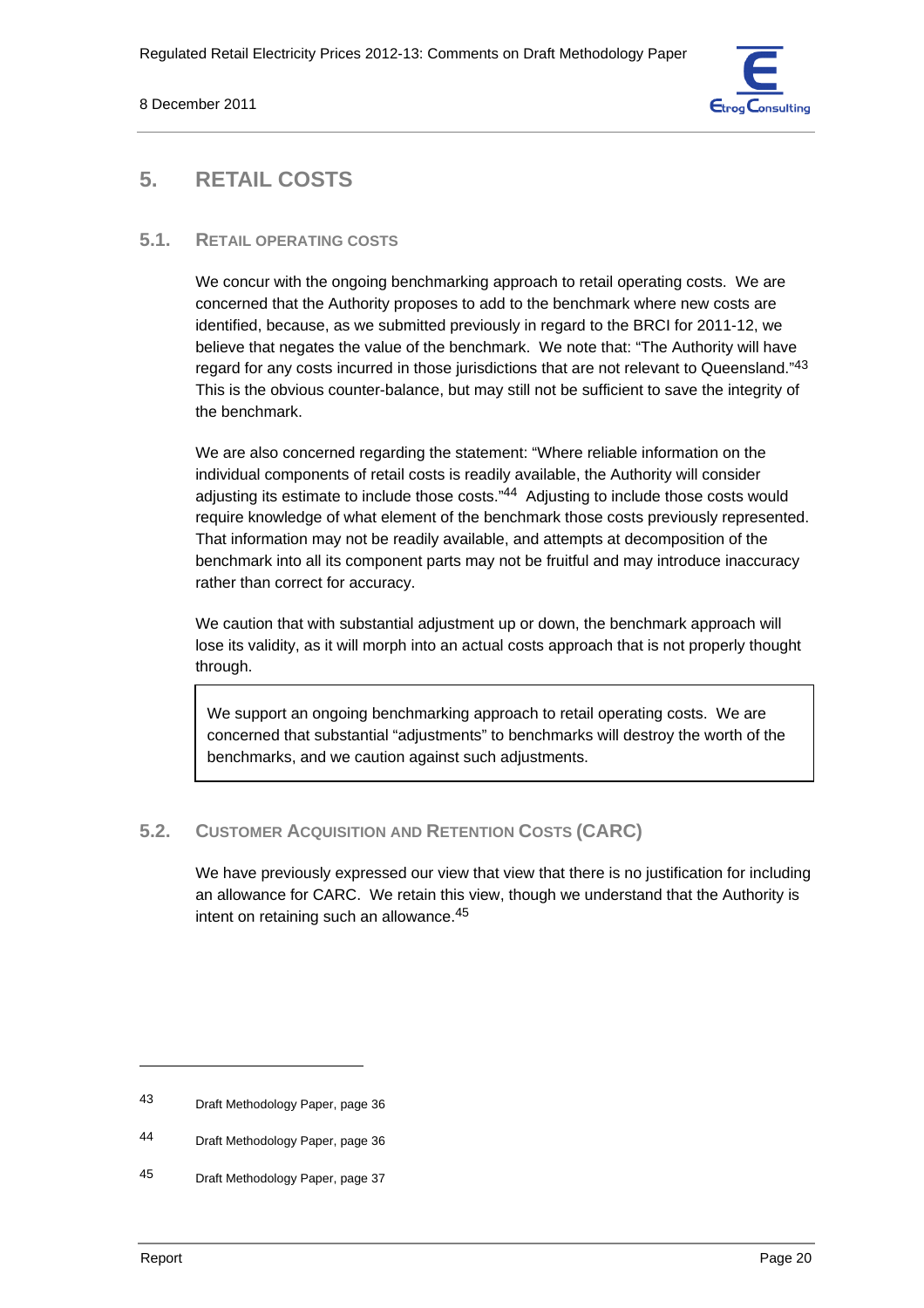

We note that the inclusion of CARC explicitly allows for marketing to support a competitive market. It implicitly recognises that there is effective competition in the electricity market in the Energex area, because an efficient representative retailer would only be expending any funds on customer acquisition and retention if that was the case. Because of the Queensland Government's Uniform Tariff Policy, it also has the side effect that Ergon Energy customers are paying for the costs of customer acquisition and retention, even where there is no effective competition, and therefore no funds are being expended on those activities.

If the Authority is to make an allowance for CARC, we concur with the Authority continuing with a benchmarking approach.

## **5.3. RETAIL MARGIN**

We concur with the view of the Authority "that the retail margin should compensate retailers for systematic risks through the retail margin while non-systematic risks are compensated for elsewhere in the determination".46

We retain the view that the existing gross retail margin of 5% of total costs that was allowed in the BRCI calculations is realistic, and should not be any higher in the new tariffs. Arguably, it could be lower, because the retailers will be compensated based on efficient costs, rather than the BRCI mechanism that might have borne no relationship to their actual efficient costs and was not cost-reflective. Under the BRCI, retailers therefore faced higher risks than should be the case under the new framework for setting regulated retail prices.

<sup>46</sup> Draft Methodology Paper, page 38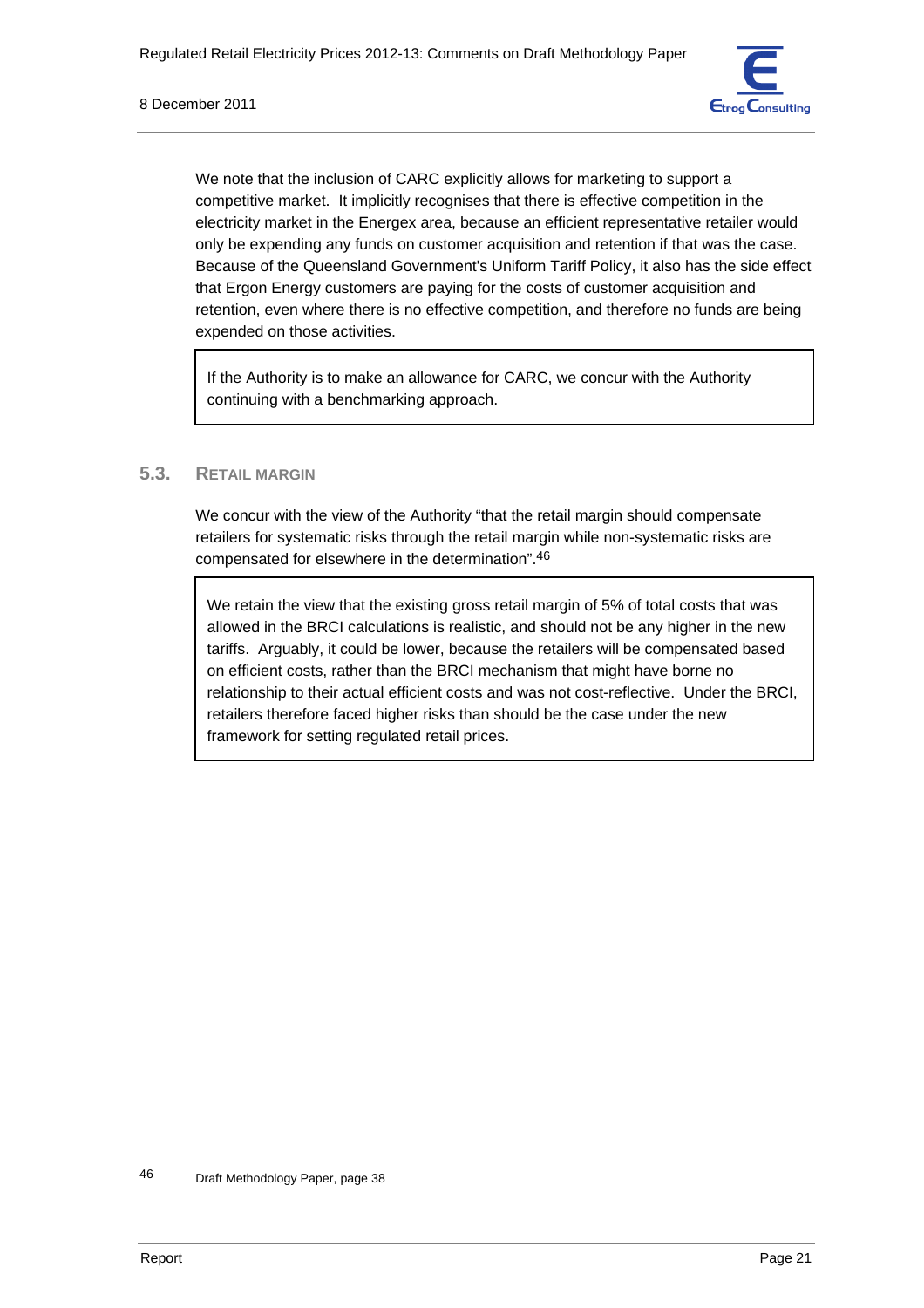

# **6. SETTING THE R COMPONENT OF RETAIL TARIFFS**

## **6.1. ENERGY COSTS**

ACIL Tasman has noted that "regardless of the chosen approach, an estimate of the cost of supplying each tariff is required. ACIL Tasman envisages that this will be best achieved by estimating the cost of supplying the individual tariff load traces. In effect, each tariff will have a different load shape and thus have different associated wholesale energy costs. The pool price modelling across the NEM will provide the half-hourly prices which can then be applied to each tariff load to establish the market cost of supplying it."47

We note however that many different tariffs are settled in the NEM using the same Net System Load Profile (NSLP). Such tariffs will effectively have the same load shape for settlement purposes, and differentiating them will be incorrectly ascribing to them structures of cost to the representative retailer that do not actually apply to the retailer.

We also note that the Authority intends to allocate energy costs on a fully variable basis, which "would be consistent with comments made in submissions and the approach taken by IPART in its recent review of NSW retail electricity tariffs for 2010-13".48

The cost of energy to the representative retailer of any given tariff needs to take into account how energy that is consumed on that tariff is settled in the NEM. We concur with allocating energy costs on a fully variable basis.

# **6.2. RETAIL COSTS**

We understand that the Authority intends to follow the approach adopted by IPART in regard to retail operating costs – which treated 75% of retail operating costs and 100% of CARC as fixed cost components, and 25% of retail operating costs as variable cost components.49

<sup>47</sup> ACIL Tasman draft methodology, page 7

<sup>48</sup> Draft Methodology Paper, page 42

<sup>49</sup> Draft Methodology Paper, pages 43 to 44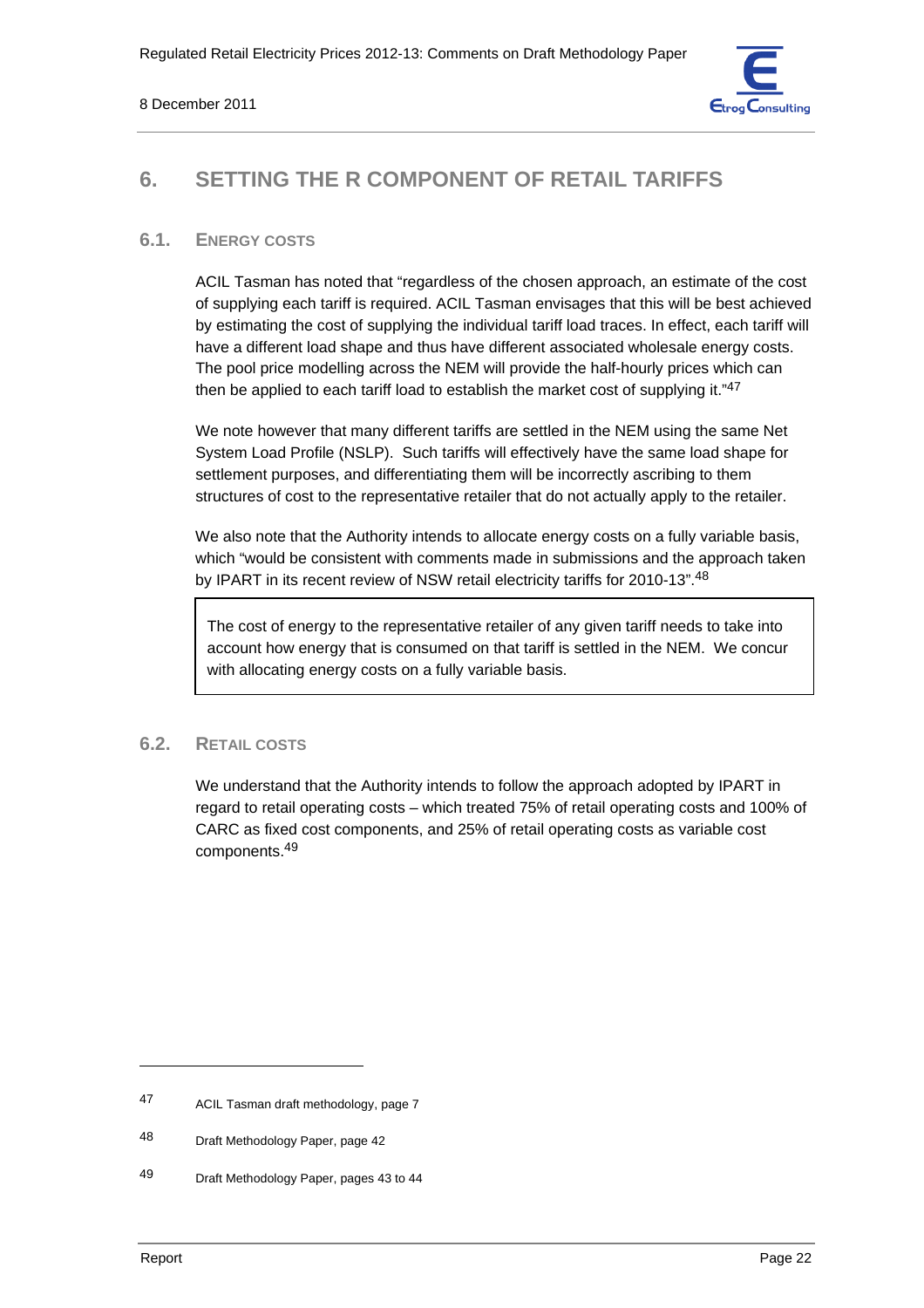

We also note: "Given that the retail margin is calculated as a percentage of total costs, the Authority considers that an appropriate approach would be to apply the retail margin equally (on a percentage basis) to each component (fixed and variable) of retail tariffs. This would mean that, in dollar terms, larger customers would pay a higher margin than smaller customers, but that all customers pay the same margin as a percentage of their total bill."50

We believe this is a reasonable approach to the allocation of retail costs.

**6.3. EFFECTS ON LOW INCOME CUSTOMERS OF THE ALLOCATION OF FIXED AND VARIABLE CHARGE COMPONENTS**

As mentioned in section 1.2 above, and as discussed previously in our submission to the Issues Paper, QCOSS represents the interests of residential consumers, with a particular focus on low income and other vulnerable consumers, many of whom are relatively small users of electricity, because they do not have the high-usage electrical equipment that more affluent households may have, such as swimming pool pumps and large air conditioning systems.

That is not to say that all low income households are low users of electricity. Indeed there are also low income householders who support large families, and there are those who are high users of electricity because of medical requirements or poor quality housing and inefficient appliances. People who are home during the day may also be using more electricity because they require cooling throughout the day, while others may be able to switch off cooling when they are out during the day and rely instead on the cooling systems provided by others, such as their employers. Customers with low income but high usage of electricity may be particularly in need of concessions in the form of a package of support outside any tariff mechanism.

Given different tariffs that in total are revenue neutral, i.e. they bring in the same revenue when applied across the customer base, tariffs which have higher fixed charges and lower variable charges have an adverse impact on lower usage consumers as compared with tariffs which have lower fixed charges and higher variable charges. Conversely, higher usage customers would prefer tariffs with lower variable charges and higher fixed charges.

<sup>50</sup> Draft Methodology Paper, page 44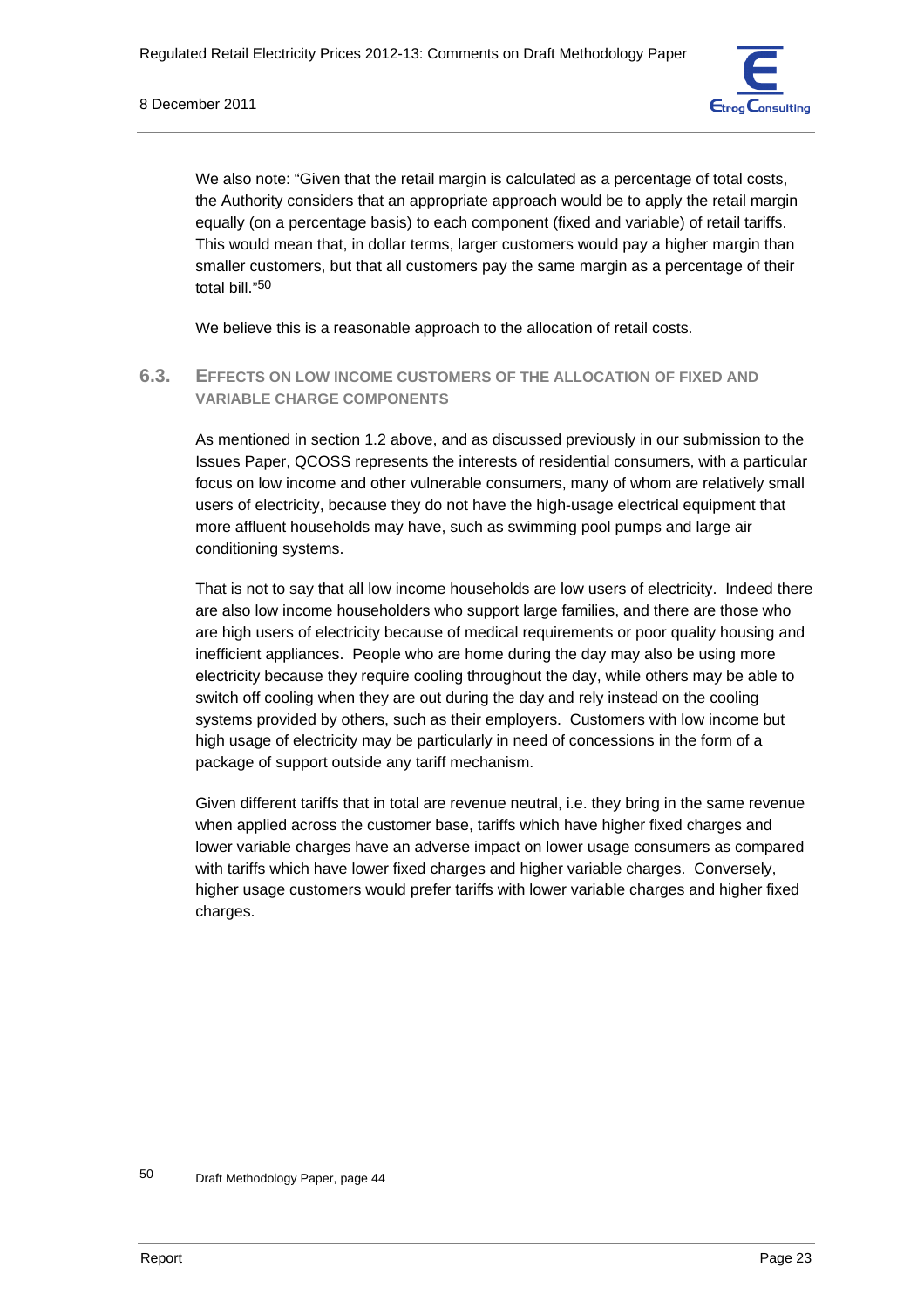

# **7. OTHER ISSUES**

## **7.1. ACCOUNTING FOR UNFORESEEN EVENTS**

As we stated in our previous submission on the Issues Paper, we do not support a cost pass-through or catch-up mechanism.

As previously stated, it is our view that it is generally not appropriate to revise tariffs midyear based on unforeseen events. It deflects responsibility from retailers to mitigate the effects of such events, even though they are the parties that are generally best placed to do just that. It is inequitable to pass such risks onto consumers who have no means of mitigating them.

Retailers lack incentives to control costs if they can just pass through costs that they incur in a given category. For example, the Authority suggested that "unforeseen AEMO changes (such as a reserve trader or direction event)" may be types of events that would be subject to cost pass-through events occurring.<sup>51</sup> That type of event generally occurs because retailers have not contracted adequately for wholesale purchases, so allowing such an event to have cost pass-through is counter-productive.

We concur with the view of the Authority that "Cost pass-through mechanisms tend to be included where a price path is longer than one year as forecasting becomes more difficult the longer the price path",<sup>52</sup> whereas the Delegation that the Authority received is for a single year only, and is for a single determination to set those prices.

We do not support a cost pass-through or catch-up mechanism. We do not believe that the gazetted prices should be adjusted via a cost pass-through during the tariff year or via a catch-up mechanism in a subsequent tariff year.

We note that in its consideration of a cost pass-through or catch-up mechanism, the Authority refers to events that "are generally beyond a retailers' control but may impose material costs or benefits on them".<sup>53</sup> We also note that the Delegation does not envisage the Authority considering actual retailers' costs or benefits, but rather it limits the Authority to consideration of an efficient representative retailer's costs.

<sup>51</sup> Issues Paper, page 35

<sup>52</sup> Issues Paper, page 34

<sup>53</sup> Draft Methodology Paper, page 46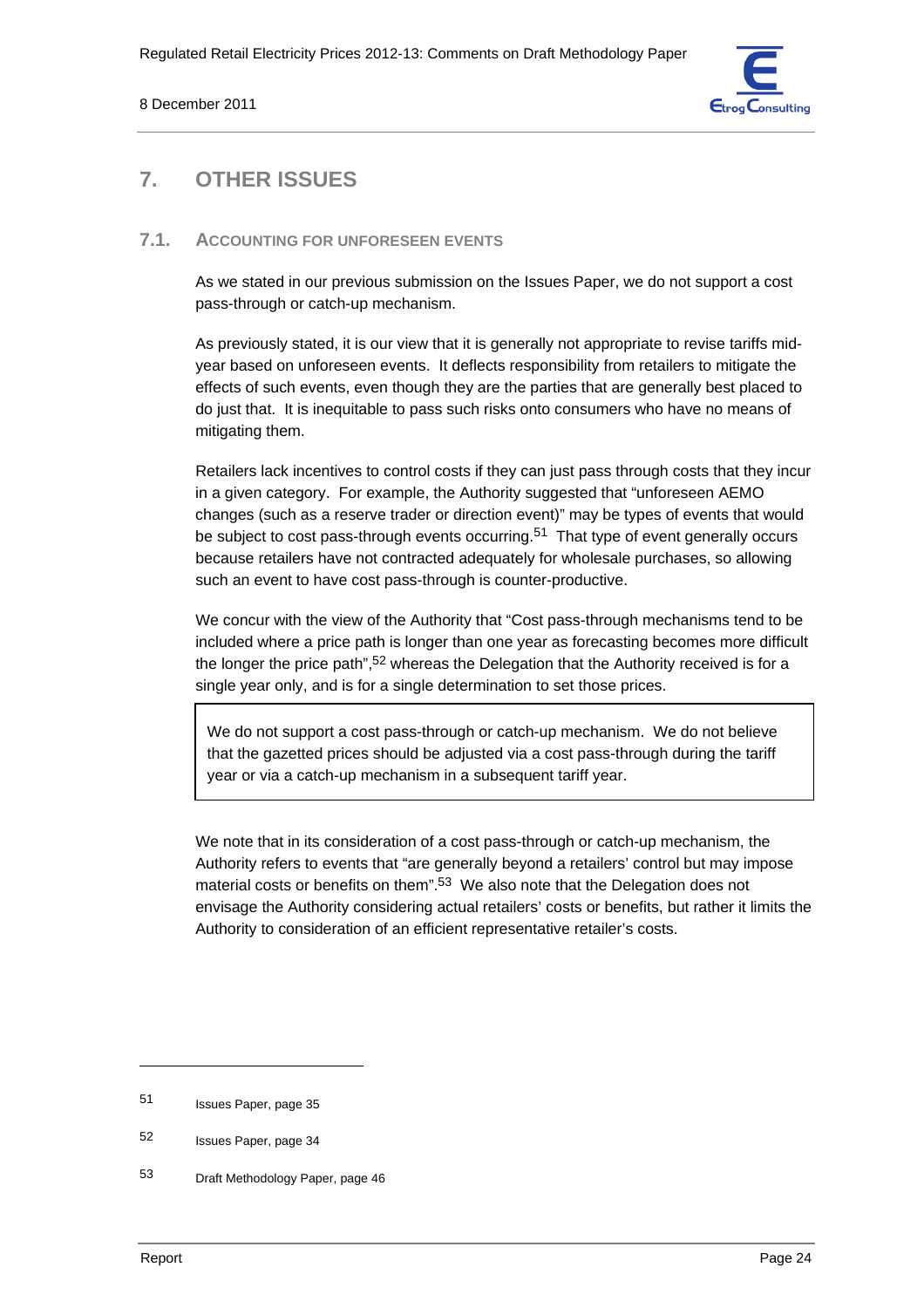

If the Authority nonetheless does choose to implement a cost pass-through or catch-up mechanism, and finds it has the ability to do so, then the following parameters should apply. The application of cost pass-through or catch-up should be strictly limited to events that would be wholly outside an efficient representative retailer's control. The events that might be considered would need to be tightly defined in the Authority's determination of prices. The circumstances that might trigger a cost pass-through or catch-up mechanism should be capable of adjusting prices up or down; they should definitely not be one-way. The trigger should also not be dependent on retailer initiation, which might be actioned only if the mechanism would be likely to put prices up, and not down.

# **7.2. TRANSITIONAL ARRANGEMENTS**

We welcome the statement that "in its draft price determination the Authority will consider the impact on customers specified in the Delegation of the new tariff structures and whether any transitional arrangements are warranted".<sup>54</sup>

Without wishing to pre-empt any of the calculations that will be in the Draft Decision, we would like the Authority to consider in particular the effects that new tariffs may have on low income customers.

As discussed in section 6.3 above, those customers may be:

- Low usage customers who may be adversely affected by high fixed charges; or
- Customers with high non-discretionary electricity use, who may be adversely affected by the Inclining Block Tariff structure that is being implemented.

We appreciate that while the Authority does have jurisdiction over the extent to which tariffs comprise fixed or variable charges, the Queensland Government rather than the Authority made the decision to implement an Inclining Block Tariff. We also appreciate that the Delegation requires the Authority to pass-through network costs to the extent possible in its determination of regulated retail tariffs, and the Authority has no jurisdiction over the setting of network charges.

Notwithstanding these limitations, it is the Authority that determines regulated retail tariffs. In that determination process, it is the Authority that must consider the impact on consumers of the new regulated retail tariffs as a whole, besides the Authority's analysis of the various cost elements that make up the regulated retail tariffs.

We therefore again highlight the following comment in the Minister's covering letter to the Delegation, which we quoted in section 1.1 above, because we consider it to be important:

<sup>54</sup> Draft Methodology Paper, page 47